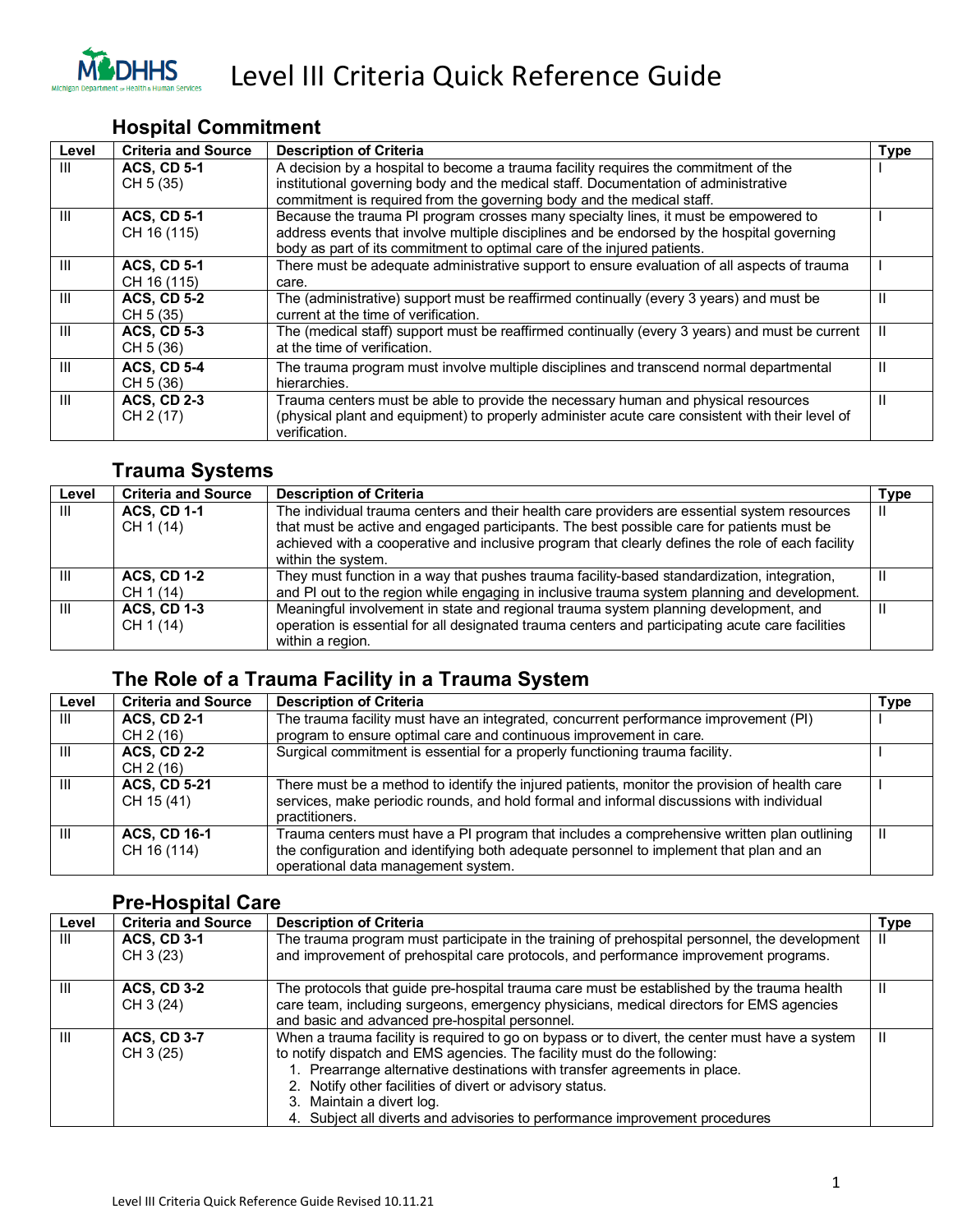

#### **Trauma Program Manager (TPM)/Coordinator**

| Level | Criteria and Source | <b>Description of Criteria</b>                                                            | <b>Type</b> |
|-------|---------------------|-------------------------------------------------------------------------------------------|-------------|
| Ш     | <b>ACS, CD 2-17</b> | For Level I, II, III, and IV trauma centers, a trauma medical director and trauma program |             |
|       | CH 2 (21)           | manager knowledgeable and involved in trauma care must work together with guidance from   |             |
|       |                     | the trauma peer review committee to identify events; develop corrective action plans; and |             |
|       |                     | ensure methods of monitoring, reevaluation, and benchmarking.                             |             |
| Ш     | <b>ACS, CD 5-22</b> | The TPM must have administrative abilities, show evidence of educational preparation, and | Ш           |
|       | CH 5 (41)           | clinical experience in the care of the injured patients.                                  |             |

#### **Trauma Medical Director (TMD)**

| Level                              | <b>Criteria and Source</b> | <b>Description of Criteria</b>                                                                    | <b>Type</b>             |
|------------------------------------|----------------------------|---------------------------------------------------------------------------------------------------|-------------------------|
| $\overline{\mathsf{III}}$          | <b>ACS, CD 2-17</b>        | A TMD and TPM knowledgeable and involved in trauma care must work together with                   | $\mathbf{H}$            |
|                                    | CH 2 (21)                  | guidance from the trauma peer review committee to identify events, develop corrective action      |                         |
|                                    |                            | plans, and ensure methods of monitoring, reevaluation, and benchmarking.                          |                         |
| $\overline{\mathbb{I}}$            | <b>ACS, CD 11-87</b>       | The trauma program must also demonstrate appropriate orientation, and credentialing               | $\overline{\mathbb{I}}$ |
|                                    | CH 11 (86)                 | processes, and skill maintenance for advanced practitioners, as witnessed by an annual            |                         |
|                                    |                            | review by the trauma medical director.                                                            |                         |
| Ш                                  | <b>ACS, CD 5-5</b>         | The TMD must be dedicated to one trauma center and cannot administer two facilities.              |                         |
| $\overline{\mathbb{I}}$            | <b>ACS, CD 5-5</b>         | The TMD must be a full time/permanent position.                                                   |                         |
| $\overline{III}$                   | <b>ACS, CD 5-5</b>         | The TMD must be a current board-certified general surgeon (or a general surgeon eligible for      |                         |
|                                    | CH 5 (36)                  | certification by the American Board of Surgery according to current requirements) or a general    |                         |
|                                    |                            | surgeon who is an American College of Surgeons Fellow with a special interest in trauma care      |                         |
|                                    |                            | and must participate in trauma call.                                                              |                         |
| $\ensuremath{\mathsf{III}}\xspace$ | <b>ACS, CD 5-6</b>         | The TMD must be current in Advanced Trauma Life Support (ATLS).                                   | $\mathbf{H}$            |
|                                    | CH 5 (36)                  |                                                                                                   |                         |
| $\overline{\mathbb{I}}$            | <b>ACS, CD 5-9</b>         | The TMD must have the authority to manage all aspects of trauma care.                             | $\overline{\mathbb{I}}$ |
|                                    | CH 5 (37)                  |                                                                                                   |                         |
| $\overline{\mathbb{I}}$            | <b>ACS, CD 5-10</b>        | The TMD must chair and attend a minimum of 50% of the multidisciplinary trauma peer review        | $\overline{\mathbb{I}}$ |
|                                    | CH 5 (37)                  | committee meetings.                                                                               |                         |
| $\overline{\mathsf{III}}$          | <b>ACS, CD 5-11</b>        | The TMD, in collaboration with the TPM, must have the authority to correct deficiencies in        | $\overline{\mathbf{u}}$ |
|                                    | CH 5 (37)                  | trauma care and exclude from trauma call the trauma team members who do not meet                  |                         |
|                                    |                            | specified criteria.                                                                               |                         |
| $\overline{\mathbb{I}}$            | <b>ACS, CD 5-11</b>        | In addition, the TMD must perform an annual assessment of the trauma panel providers in the       | $\overline{\mathbb{I}}$ |
|                                    | CH 5 (37)                  | form of Ongoing Professional Practice Evaluation (OPPE) and Focused Professional Practice         |                         |
|                                    |                            | Evaluation (FPPE) when indicated by findings of the PI process.                                   |                         |
| $\overline{\mathbb{I}}$            | <b>ACS, CD 5-11</b>        | The trauma medical director must have sufficient authority to set the qualifications for the      | $\overline{\mathbb{I}}$ |
|                                    | CH 16 (115)                | trauma service members, including individuals in specialties that are routinely involved          |                         |
|                                    |                            | with the care of the trauma patient.                                                              |                         |
| $\overline{\mathbb{H}}$            | <b>ACS, CD 5-11</b>        | Moreover, the trauma medical director must have authority to recommend changes for the            | $\mathbf{H}$            |
|                                    | CH 16 (115)                | trauma panel based on performance review.                                                         |                         |
| $\overline{\mathbb{H}}$            | <b>ACS, CD 5-12</b>        | The TMD should identify representatives from orthopedic surgery, anesthesiology, emergency        | $\overline{\mathbb{I}}$ |
|                                    | CH 5 (37)                  | medicine, neurosurgery (neurosurgery is optional), and other appropriate disciplines to           |                         |
|                                    |                            | determine which physicians from their disciplines are qualified to be members of the trauma       |                         |
|                                    |                            | program and on-call panel. The TMD must have the responsibility and authority to ensure           |                         |
|                                    |                            | compliance with the above requirements and cannot direct more than on trauma facility.            |                         |
| $\overline{\mathbb{I}}$            | <b>ACS, CD 5-12</b>        | The TMD must have the responsibility and authority to ensure compliance with the above            | $\mathbf{I}$            |
|                                    | CH 5 (37)                  | requirements and cannot direct more than one trauma center                                        |                         |
| $\overline{\mathbb{H}}$            | <b>ACS, CD 5-17</b>        | Injured patients may be admitted to individual surgeons, but the structure of the program must    | $\overline{\mathbb{I}}$ |
|                                    | CH 5 (41)                  | allow the trauma director to have oversight authority for the care of these patients.             |                         |
| Ш                                  | <b>ACS, CD 5-21</b>        | There must be a method to identify the injured patients, monitor the provision of health care     |                         |
|                                    | CH 5 (41)                  | services, make periodic rounds, and hold formal and informal discussions with individual          |                         |
|                                    |                            | practitioners.                                                                                    |                         |
| $\mathop{\rm III}$                 | <b>ACS, CD 5-22</b>        | In addition to administrative ability, the TPM must show evidence of educational preparation      | $\overline{\mathbb{I}}$ |
|                                    | CH 5 (41)                  | and clinical experience in the care of injured patients.                                          |                         |
| Ш                                  | <b>ACS, CD 2-5</b>         | Through the trauma PI program and hospital policy, the trauma director must have                  | $\mathbf{I}$            |
|                                    | CH 2 (19)                  | responsibility and authority for determining each general surgeon's ability to participate on the |                         |
|                                    |                            | trauma panel based on an annual review.                                                           |                         |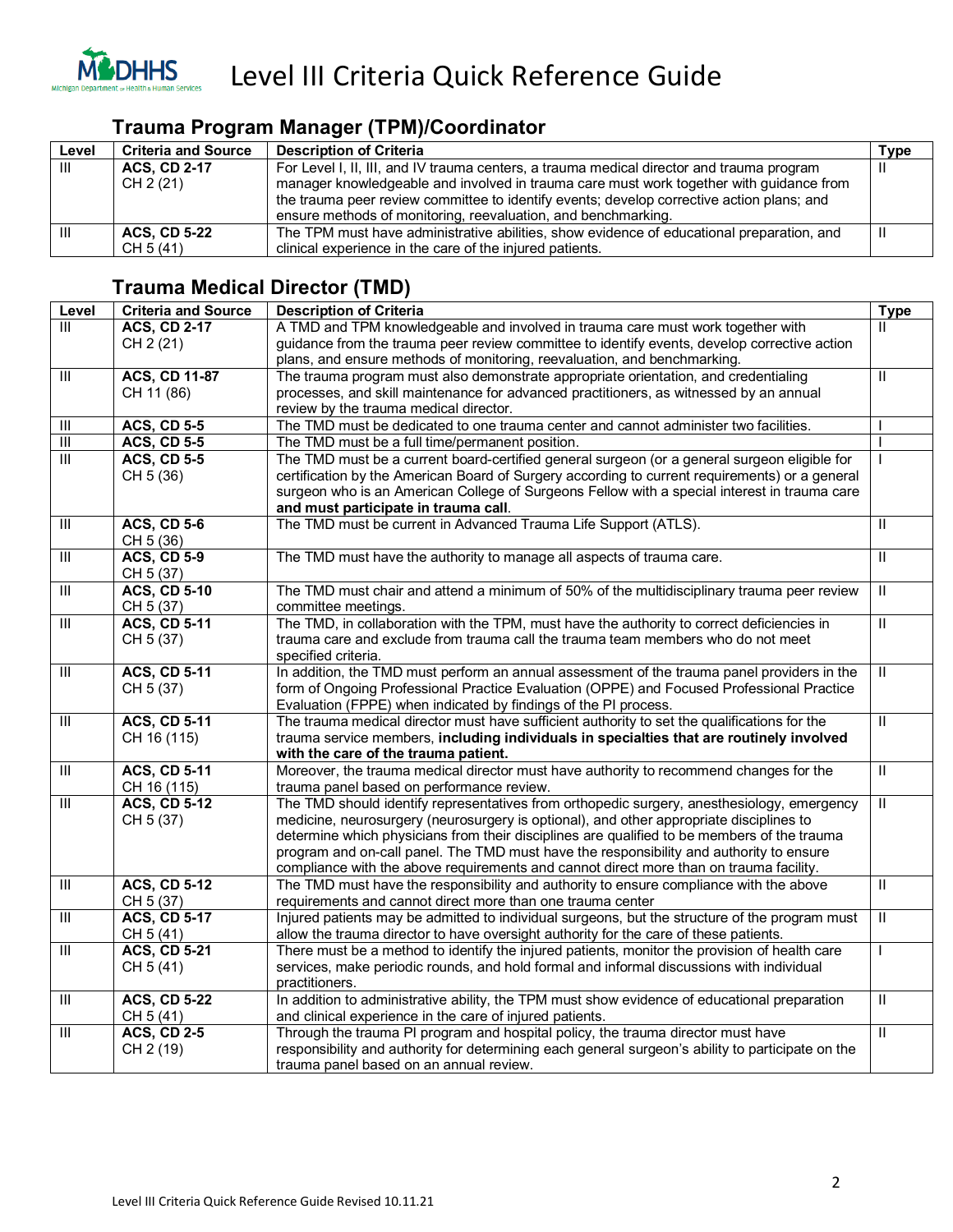

### **General Surgery**

| Level | <b>Criteria and Source</b> | <b>Description of Criteria</b>                                                                     | <b>Type</b> |
|-------|----------------------------|----------------------------------------------------------------------------------------------------|-------------|
| Ш     | <b>ACS, CD 2-12</b>        | A level III trauma center must have continuous general surgical coverage.                          | Ш           |
|       | CH 2 (19)                  |                                                                                                    |             |
| Ш     | <b>ACS, CD 6-1</b>         | General surgeons caring for trauma patients must meet certain requirements, as described           | Ш           |
|       | CH 6 (41)                  | herein. These requirements may be considered to be in four categories: current board               |             |
|       |                            | certification, clinical involvement, performance improvement, and patient safety and education.    |             |
| Ш     | <b>ACS, CD 6-2</b>         | Board certification or eligible for certification by the American Board of Surgery according to    | Ш           |
|       | CH 6 (45)                  | current requirements or the alternate pathway is essential for general surgeons who take           |             |
|       |                            | trauma call in Level I, II, III trauma facilities.                                                 |             |
| Ш     | <b>ACS, CD 6-3</b>         | Alternate Criteria for non-Board-Certified surgeons in a Level I, II, or III trauma facility.      | Ш           |
|       | CH 6 (46)                  |                                                                                                    |             |
| Ш     | <b>ACS, CD 6-4</b>         | Trauma surgeons must have privileges in general surgery.                                           | Ш           |
|       | CH 6 (46)                  |                                                                                                    |             |
| Ш     | <b>ACS, CD 6-7</b>         | For Level I, II, and III trauma facilities, the attending surgeon is expected to be present in the | Ш           |
|       | CH 6 (46)                  | operating room for all operations. A mechanism for documenting this presence is essential.         |             |
| Ш     | <b>ACS. CD 6-8</b>         | Each member of the group of general surgeons must attend at least 50 percent of the                | Ш           |
|       | CH 6 (47)                  | multidisciplinary trauma peer review committee meetings.                                           |             |
| Ш     | <b>ACS, CD 6-9</b>         | All general surgeons on the trauma team must have successfully completed the Advanced              | Ш           |
|       | CH 6 (46)                  | Trauma Life Support (ATLS) course at least once.                                                   |             |

#### **Trauma Activation**

| Level          | <b>Criteria and Source</b> | <b>Description of Criteria</b>                                                                                                | <b>Type</b> |
|----------------|----------------------------|-------------------------------------------------------------------------------------------------------------------------------|-------------|
| III            | <b>ACS, CD 5-13</b>        | The criteria for a graded activation must be clearly defined by the trauma facility, with the                                 | Ш           |
|                | CH 5 (37)                  | highest level of activation including the six required criteria listed in Table 2                                             |             |
|                | CH 5 (38 - TABLE)          | Trauma hospitals shall have a trauma team activation protocol/policy to include:                                              |             |
|                |                            | Lists of all team members                                                                                                     |             |
|                |                            | Response requirements for all team members when a trauma patient is enroute or<br>has arrived                                 |             |
|                |                            | The criteria for a graded activation must be clearly defined by the trauma center, with                                       |             |
|                |                            | the highest level of activation including the six identified, required criteria (Table 2)                                     |             |
|                |                            | The person(s) authorized to activate the trauma team.                                                                         |             |
|                |                            | Protocols that guide pre-hospital trauma care                                                                                 |             |
| $\mathbf{III}$ | <b>ACS, CD 5-15</b>        | The trauma team must be fully assembled within 30 minutes.                                                                    | Ш           |
|                | CH 5 (38)                  |                                                                                                                               |             |
| $\mathbf{III}$ | <b>ACS, CD 5-14</b>        | All trauma team activations must be categorized by the level of response and quantified by                                    | Ш           |
|                | <b>ACS, CD 5-15</b>        | number and percentage, as shown in Table 2 (Optimal Care of the Injured Patient).                                             |             |
|                | CH 16 (120)                |                                                                                                                               |             |
| Ш              | <b>ACS, CD 5-16</b>        | Other potential criteria for trauma team activation that have been determined by the trauma                                   | Ш           |
|                | CH 5 (40)                  | program to be included in the various levels of trauma activation must be evaluated on an                                     |             |
|                |                            | ongoing basis in the PIPS process to determine their positive predictive value in identifying                                 |             |
|                |                            | patients who require the resources of the full trauma team.                                                                   |             |
| $\mathbf{III}$ | $ACS$ , $CD$ 5-16          | The emergency physician may initially evaluate the limited–tier trauma patient, but the center                                | Ш           |
|                | CH 5 (40)                  | must have a clearly defined response expectation for the trauma surgical evaluation of those                                  |             |
|                |                            | patients requiring admission.                                                                                                 |             |
| III            | <b>ACS, CD 2-8</b>         | The maximum acceptable response time is 30 minutes for the highest-level activation tracked                                   |             |
|                | CH 2 (19)                  | from patient arrival. The minimum criteria for full trauma team activation are provided in Table                              |             |
|                |                            | 2 in Chapter 5. The program must demonstrate that the surgeon's presence is in compliance<br>at least 80 percent of the time. |             |
|                |                            |                                                                                                                               |             |
| Ш              | <b>ACS, CD 3-3</b>         | Rigorous multidisciplinary performance improvement is essential to evaluate overtriage and                                    | Ш           |
|                | CH 3 (25)                  | undertriage rates to attain the optimal goal of less than 5 percent undertriage.                                              |             |
|                |                            |                                                                                                                               |             |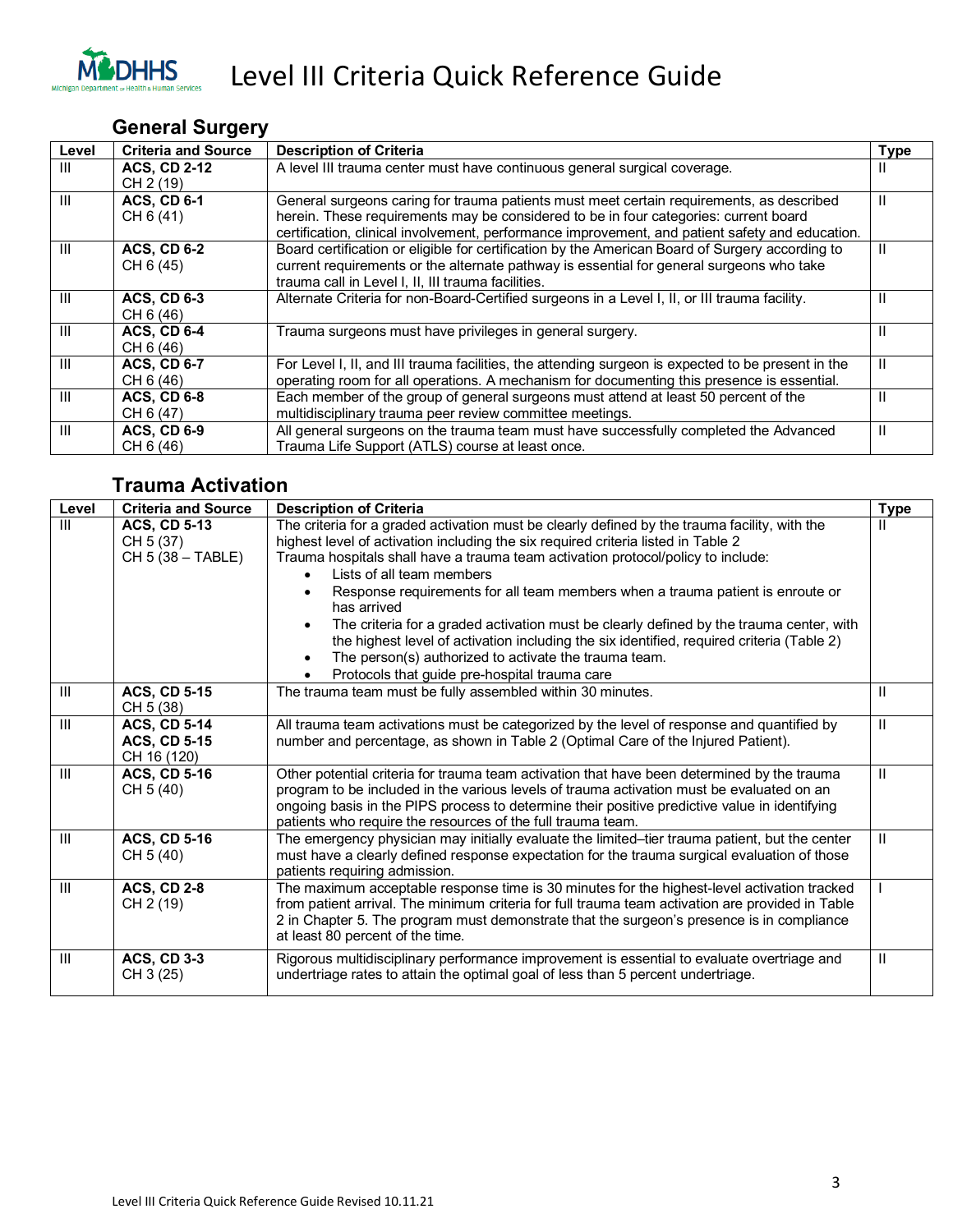

#### **Interhospital Transfers**

| Level          | <b>Criteria and Source</b> | <b>Description of Criteria</b>                                                                         | <b>Type</b> |
|----------------|----------------------------|--------------------------------------------------------------------------------------------------------|-------------|
| Ш              | <b>ACS, CD 4-1</b>         | Direct physician to physician contact is essential. Direct contact of the physician or midlevel        | Ш           |
|                | CH 4 (31)                  | provider with a physician at the receiving hospital is essential.                                      |             |
| $\mathbf{III}$ | <b>ACS, CD 4-2</b>         | The decision to transfer an injured patient to a specialty care facility in an acute situation must    | Ш           |
|                | CH 4 (32)                  | be based solely on the needs of the patient and not on the requirements of the patient's               |             |
|                |                            | specific provider network (for example, a health maintenance organization or a preferred               |             |
|                |                            | provider organization) or the patient's ability to pay.                                                |             |
| Ш              | <b>ACS, CD 4-3</b>         | A very important aspect of interhospital transfer is an effective PIPS program that includes           | Ш           |
|                | CH 4 (33)                  | evaluating transport activities. Perform a PIPS review of all transfers.                               |             |
| $\mathbf{III}$ | <b>ACS, CD 4-3</b>         | All transfers must be evaluated as part of the receiving trauma facility's performance                 | Ш           |
|                | CH 13 (94)                 | improvement (PI) process and feedback should be provided to the transferring facility. The PI          |             |
|                |                            | program includes evaluating transport activities.                                                      |             |
| $\mathbf{III}$ | <b>ACS, CD 8-5</b>         | For all patients being transferred for specialty care, such as burn care, microvascular surgery,       | Ш           |
|                | CH 11 (84)                 | cardiopulmonary bypass capability, complex ophthalmologic surgery, or high-complexity pelvic           |             |
|                |                            | fractures, agreements with a similar or higher-qualified verified trauma facility should be in         |             |
|                |                            | place. If this approach is used, a clear plan for expeditious critical care transport, follow-up,      |             |
|                |                            | and performance monitoring is required. If complex cases are being transferred out, a                  |             |
|                |                            | contingency plan should be in place and must include the following:                                    |             |
|                |                            | A credentialing process to allow the trauma surgeon to provide initial evaluation and                  |             |
|                |                            | stabilization of the patient                                                                           |             |
|                |                            | Transfer agreements with similar or higher-verified trauma facilities<br>$\bullet$                     |             |
|                |                            | Direct contact with the accepting facility to arrange for expeditious transfer or ongoing<br>$\bullet$ |             |
|                |                            | monitoring support                                                                                     |             |
|                |                            | Monitoring of efficacy of the process by the PI program                                                |             |
| Ш              | <b>ACS, CD 11-78</b>       | Level III trauma facilities that do not have dialysis capabilities must have a transfer agreement      | Ш           |
|                | CH 11 (85)                 | in place.                                                                                              |             |
| $\mathsf{III}$ | <b>ACS, CD 2-13</b>        | Well defined transfer plans are essential. Transfer guidelines and agreements between                  | Ш           |
|                | CH 2 (20)                  | facilities are crucial and must be developed after evaluating the capabilities of rural hospitals      |             |
|                | CH 13 (94)                 | and medical transport agencies.                                                                        |             |

#### **Burn Patients**

| Level | <b>Criteria and Source</b> | <b>Description of Criteria</b>                                                           | Туре |
|-------|----------------------------|------------------------------------------------------------------------------------------|------|
| Ш     | <b>ACS, CD 14-1</b>        | Trauma facilities that refer burn patients to a burn center must have a written transfer |      |
|       | CH 14 (100)                | agreement with the referral burn center.                                                 |      |

#### **Diversion Level Criteria and Source Description of Criteria Type Type Type** III **ACS, CD 3-4** CH 3 (25) The trauma director must be involved in the development of the trauma center's bypass (diversion) protocol. II III **ACS, CD 3-5** CH 3 (25) The trauma surgeon must be involved in the decision regarding bypass (diversion) each time the facility goes on bypass.  $\overline{\mathsf{I}}$ III **ACS, CD 3-6** CH 3 (25) The trauma facility must not be on bypass (diversion) more than 5 percent of the time. III **ACS, CD 3-7** CH 3 (25) When a trauma facility is required to go on bypass or to divert, the center must have a system to notify dispatch and EMS agencies. The facility must do the following: 1. Prearrange alternative destinations with transfer agreements in place. 2. Notify other facilities of divert or advisory status. 3. Maintain a divert log. 4. Subject all diverts and advisories to performance improvement procedures  $\overline{\mathsf{I}}$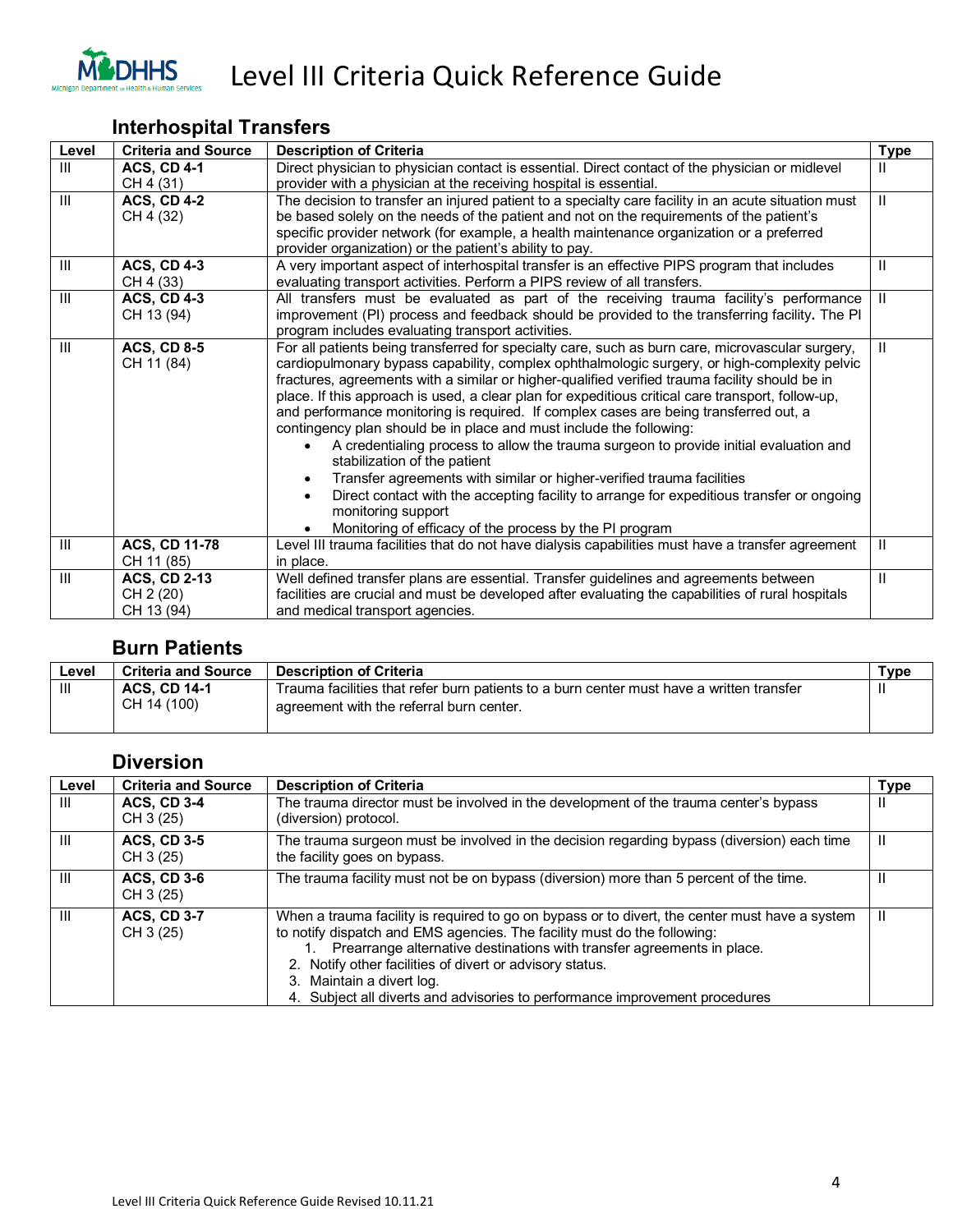

#### **Emergency Medicine**

| Level                              | <b>Criteria and Source</b> | <b>Description of Criteria</b>                                                                        | <b>Type</b>               |
|------------------------------------|----------------------------|-------------------------------------------------------------------------------------------------------|---------------------------|
| III                                | <b>ACS, CD 11-86</b>       | Advanced practitioners who participate in the initial evaluation of the trauma patients must          | Ш                         |
|                                    | CH 11 (86)                 | demonstrate current verification as an ATLS provider.                                                 |                           |
| $\mathbf{III}$                     | <b>ACS, CD 7-1</b>         | The emergency departments of Level I, II, III trauma facilities must have a designated                |                           |
|                                    | CH 7 (49)                  | emergency physician director supported by an appropriate number of additional physicians to           |                           |
|                                    |                            | ensure immediate care for injured patients.                                                           |                           |
| III                                | <b>ACS, CD 7-3</b>         | Occasionally, in a Level III trauma center, it is necessary for the physician to leave the            | $\mathbf{H}$              |
|                                    | CH 7 (49)                  | emergency department for short periods to address in-house emergencies. Such cases and                |                           |
|                                    |                            | their frequency must be reviewed by the performance improvement and patient safety (PIPS)             |                           |
|                                    |                            | program to ensure that this practice does not adversely affect the care of patients in the            |                           |
|                                    |                            | emergency department.                                                                                 |                           |
| $\mathbf{III}$                     | <b>ACS, CD 7-4</b>         | In institutions in which there are emergency medicine residency training programs, supervision        | $\mathbf{H}$              |
|                                    | CH 7 49)                   | must be provided by an in-house attending emergency physician 24 hours per day.                       |                           |
| Ш                                  | <b>ACS, CD 7-5</b>         | These roles and responsibilities must be defined, agreed on, and approved by the director of          | $\mathbf{H}$              |
|                                    | CH 7 (49)                  | the trauma service.                                                                                   |                           |
| $\mathbf{III}$                     | <b>ACS, CD 7-6</b>         | Board certification or eligibility for certification by the appropriate emergency medicine board      | $\mathbf{H}$              |
|                                    | CH 7 (50)                  | according to current requirements or alternate pathway is essential for physicians staffing the       |                           |
|                                    |                            | emergency department and caring for trauma patients in Level I, II, III trauma facilities.            |                           |
| Ш                                  | <b>ACS, CD 7-7</b>         | Emergency physicians on the call panel must be regularly involved in the care of injured              | $\mathbf{H}$              |
|                                    | CH 7 (51)                  | patients.                                                                                             |                           |
| $\mathbf{III}$                     | <b>ACS, CD 7-8</b>         | A representative from the ED must participate in the prehospital PI program.                          | $\mathbf{H}$              |
|                                    | CH 7 (51)                  |                                                                                                       |                           |
| III                                | <b>ACS, CD 7-9</b>         | A designated emergency physician liaison must be available to the trauma director for PI              | $\mathbf{H}$              |
|                                    | CH 7 (51)                  | issues that occur in the emergency department.                                                        |                           |
| $\overline{\mathbb{H}}$            | <b>ACS, CD 7-14</b>        | In Level I, II, III trauma facilities, all board-certified emergency physicians or those eligible for | $\overline{\mathbb{I}}$   |
|                                    | CH 7 (52)                  | certification by an appropriate emergency medicine board according to current requirements            |                           |
|                                    |                            | must have successfully completed the ATLS course at least once.                                       |                           |
| $\ensuremath{\mathsf{III}}\xspace$ | <b>ACS, CD 7-15</b>        | Physicians who are certified by boards other than emergency medicine who treat trauma                 | $\ensuremath{\mathsf{H}}$ |
|                                    | CH 7 (52)                  | patients in the emergency department are required to have current ATLS status.                        |                           |
| III                                | <b>ACS, CD 6-3</b>         | Alternate criteria for Non-Board-Certified Emergency Medicine Physicians in a Level I, II, III        | $\mathbf{H}$              |
|                                    | CH 7 (50)                  | Trauma Facilities. Acceptable professional organization as a Fellow status of the American            |                           |
|                                    |                            | College of Emergency Physicians (FACEP). If a physician has not been certified within the             |                           |
|                                    |                            | time frame by the certifying board after successful completion of an ACGME or Canadian                |                           |
|                                    |                            | residency, the physician is not eligible for inclusion in the trauma team. Such as physician may      |                           |
|                                    |                            | be included when given recognition as a fellow by a major professional organization (for              |                           |
|                                    |                            | example, the American College of Emergency Physicians).                                               |                           |

#### **Neurosurgery**

| Level | <b>Criteria and Source</b>       | <b>Description of Criteria</b>                                                                                                                                                                                                                                                                                                                                                                                                                                                                                                                                                                            | <b>Type</b> |
|-------|----------------------------------|-----------------------------------------------------------------------------------------------------------------------------------------------------------------------------------------------------------------------------------------------------------------------------------------------------------------------------------------------------------------------------------------------------------------------------------------------------------------------------------------------------------------------------------------------------------------------------------------------------------|-------------|
| Ш     | <b>ACS, CD 8-5</b><br>CH 8 (54)  | A formal published contingency plan must be in place for times in which a neurosurgeon is<br>encumbered upon the arrival of a neurotrauma case. The contingency plan must include the<br>following:<br>A credentialing process to allow the trauma surgeon to provide initial evaluation and<br>stabilization of the neurotrauma patient<br>Transfer agreements with a similar or higher-level verified trauma facility<br>Direct contact with the accepting facility to arrange for expeditious transfer or ongoing<br>monitoring support<br>Monitoring of the efficacy of the process by the PI program | Ш           |
| Ш     | <b>ACS, CD 8-6</b><br>CH 8 (54)  | If one neurosurgeon covers two centers within the same limited geographic area, there must<br>be a published backup schedule. In addition, the performance improvement process must<br>demonstrate that appropriate and timely care is provided.                                                                                                                                                                                                                                                                                                                                                          | Ш           |
| Ш     | <b>ACS, CD 8-7</b><br>CH 8 (54)  | A Level III trauma facility must have a plan approved by the trauma medical director that<br>determines which types of neurosurgical injuries may remain and which should be transferred.                                                                                                                                                                                                                                                                                                                                                                                                                 | Ш           |
| Ш     | <b>ACS, CD 8-8</b><br>CH 8 (55)  | Transfer agreements must exist with appropriate Level I and Level II trauma facilities.                                                                                                                                                                                                                                                                                                                                                                                                                                                                                                                   | Ш           |
| Ш     | <b>ACS, CD 8-9</b><br>CH 8 (55)  | In all cases, whether patients are admitted or transferred, the care must be timely, appropriate<br>and monitored by the PI program.                                                                                                                                                                                                                                                                                                                                                                                                                                                                      |             |
| Ш     | <b>ACS, CD 8-10</b><br>CH 8 (55) | Board certification or eligibility for certification by an appropriate neurosurgical board according<br>to the current requirements or the alternate pathway is essential for neurosurgeons who take<br>trauma call in Level I, II, III trauma facilities.                                                                                                                                                                                                                                                                                                                                                | Ш           |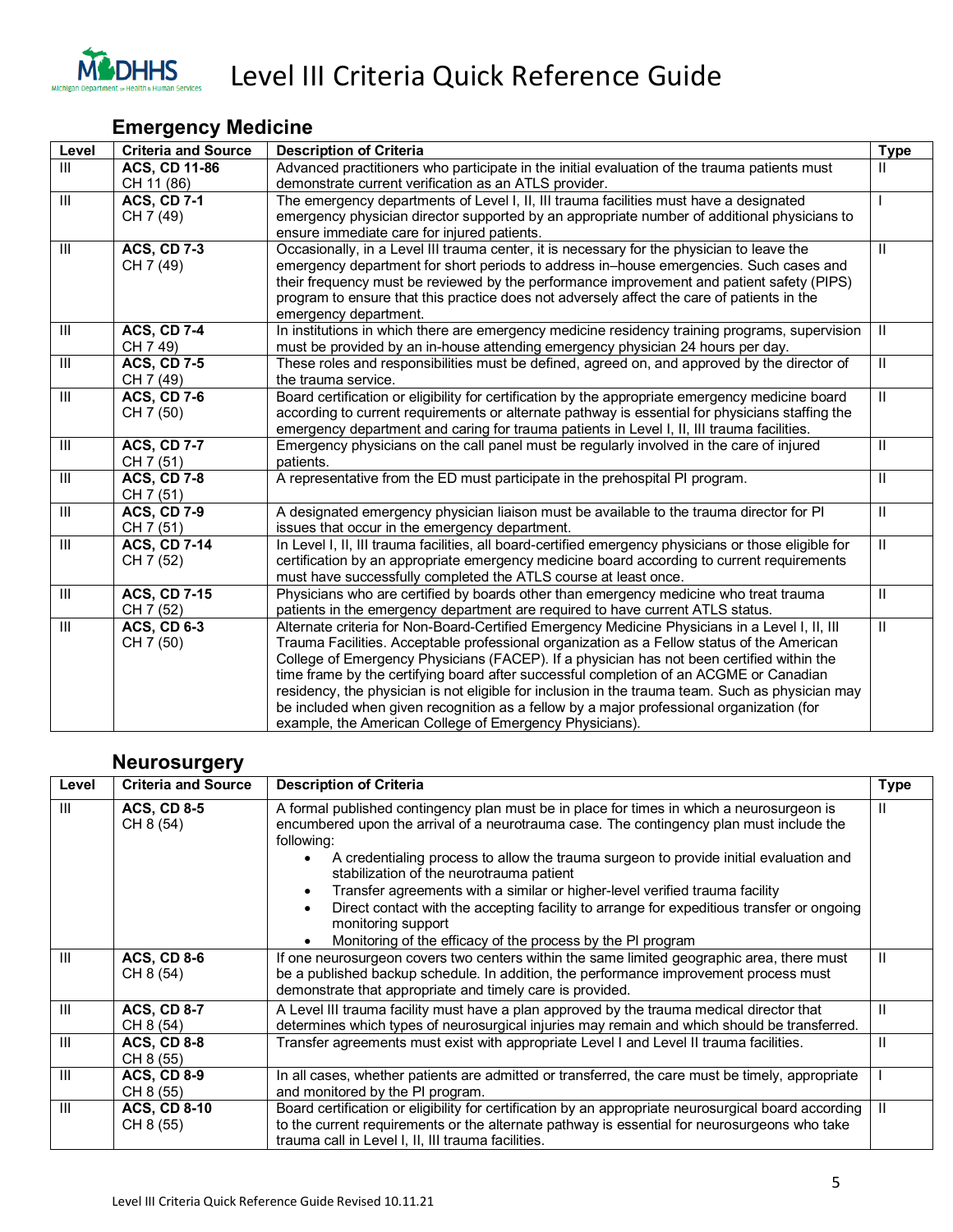

| Ш | <b>ACS, CD 8-13</b><br>CH 8 (56) | Level III centers with any emergent neurosurgical cases must also have the participation of<br>neurosurgery on the multidisciplinary trauma peer review committee. | ш |
|---|----------------------------------|--------------------------------------------------------------------------------------------------------------------------------------------------------------------|---|
| Ш | <b>ACS, CD 6-3</b><br>CH 8 (56)  | Alternate Criteria for Non-Board Neurosurgeons in Level I, II, and III Trauma Facilities                                                                           |   |
| Ш | <b>ACS, CD 11-68</b>             | Intracranial pressure monitoring equipment must be available in Level I and II trauma facilities                                                                   |   |
|   | CH 11 (83)                       | and in Level III trauma facilities with neurosurgical coverage that admit neurotrauma patients.                                                                    |   |

#### **Orthopedics**

| Level | <b>Criteria and Source</b>        | <b>Description of Criteria</b>                                                                                                                                                                                                  | <b>Type</b> |
|-------|-----------------------------------|---------------------------------------------------------------------------------------------------------------------------------------------------------------------------------------------------------------------------------|-------------|
| Ш     | <b>ACS, CD 11-72</b><br>CH11 (83) | Level III trauma facilities must have the availability and commitment of orthopaedic surgeons.                                                                                                                                  |             |
| Ш     | <b>ACS. CD 9-2</b><br>CH 9 (59)   | Operating rooms must be promptly available to allow for emergency operations on<br>musculoskeletal injuries, such as open fracture debridement and stabilization, external fixator<br>placement, and compartment decompression. |             |
| Ш     | <b>ACS, CD 9-4</b><br>CH 9 (60)   | Level I, II, and III trauma facilities must have an orthopaedic surgeon who is identified as the<br>liaison to the trauma program.                                                                                              |             |
| Ш     | <b>ACS. CD 9-11</b><br>CH 9 (61)  | Level III facilities vary significantly in the staff and resources that they can commit to<br>musculoskeletal trauma care, but they must have an orthopaedic surgeon on call and promptly<br>available 24 hours a day.          | Ш           |
| Ш     | <b>ACS, CD 9-12</b><br>CH 9 (61)  | If the orthopaedic surgeon is not dedicated to a single facility while on call, then a published<br>backup schedule is required.                                                                                                | Ш           |
| Ш     | <b>ACS, CD 6-3</b><br>CH 9 (62)   | Alternate Criteria for Non-Board-Certified Orthopaedic Surgeons in a Level I, II, III Trauma<br>Facility.                                                                                                                       | Ш           |

#### **Radiology**

| Level | <b>Criteria and Source</b>         | <b>Description of Criteria</b>                                                                                                                                                                                                                         | <b>Type</b> |
|-------|------------------------------------|--------------------------------------------------------------------------------------------------------------------------------------------------------------------------------------------------------------------------------------------------------|-------------|
| Ш     | <b>ACS, CD 11-28</b><br>CH 11 (78) | The trauma facility must have policies designed to ensure that trauma patients who may<br>require resuscitation and monitoring are accompanied by appropriately trained providers<br>during transportation to, and while in, the radiology department. | Ш           |
| Ш     | <b>ACS. CD 11-29</b><br>CH 11 (79) | Conventional radiography must be available in all trauma facilities 24/7.                                                                                                                                                                              |             |
| Ш     | <b>ACS. CD 11-30</b><br>CH 11 (79) | Computed tomography (CT) must be available in Levels I, II, and III trauma facilities 24 hours<br>per day.                                                                                                                                             |             |
| Ш     | ACS, CD 11-32<br>CH 11 (79)        | In Level I, II, and III trauma facilities, qualified radiologists must be available within 30 minutes<br>in person or by teleradiology for the interpretation of radiographs.                                                                          |             |
| Ш     | <b>ACS. CD 11-34</b><br>CH 11 (79) | In Level I, II, and III trauma facilities, diagnostic information must be communicated in a written<br>or electronic form and in a timely manner.                                                                                                      | Ш           |
| III   | <b>ACS, CD 11-35</b><br>CH 11 (79) | Critical information deemed to immediately affect patient care must be verbally communicated<br>to the trauma team in a timely manner.                                                                                                                 | Ш           |
| Ш     | <b>ACS, CD 11-36</b><br>CH 11 (79) | The final report must accurately reflect the chronology and content of communications with the<br>trauma team, including changes between the preliminary and final interpretations.                                                                    | Ш           |

#### **Anesthesiologist**

| Level | <b>Criteria and Source</b> | <b>Description of Criteria</b>                                                                  | <b>Type</b> |
|-------|----------------------------|-------------------------------------------------------------------------------------------------|-------------|
| Ш     | <b>ACS. CD 11-1</b>        | Anesthesiology services are critical in the management of severely injured patients and must    |             |
|       | CH 11 (76)                 | be available within 30 minutes for emergency operations.                                        |             |
| Ш     | <b>ACS, CD 11-2</b>        | Anesthesiology services are critical in the management of severely injured patients and must    |             |
|       | CH 11 (76)                 | be available within 30 minutes for managing airway problems.                                    |             |
| Ш     | <b>ACS. CD 11-3</b>        | In Level III trauma facilities, a qualified and dedicated provider of anesthesia must be        |             |
|       | CH 11 (77)                 | designated as the liaison to the trauma program. *                                              |             |
| Ш     | <b>ACS. CD 11-7</b>        | In Level III hospitals, in-house anesthesia services are not required, but anesthesiologists or |             |
|       | CH 11 (76)                 | CRNAs must be available within 30 minutes.                                                      |             |
| Ш     | <b>ACS. CD 11-7</b>        | Anesthesia requirements may be fulfilled by senior residents or CRNAs or Certified              |             |
|       |                            | Anesthesiologist's Assistants                                                                   |             |
| Ш     | <b>ACS, CD 11-8</b>        | In Level III trauma centers without in-house anesthesia services, protocols must be in place to |             |
|       | CH 11 (76)                 | ensure the timely arrival at the bedside by the anesthesia provider within 30 minutes of        |             |
|       |                            | notification and request.                                                                       |             |
| Ш     | <b>ACS, CD 11-9</b>        | Under these circumstances, the presence of a physician skilled in emergency airway              |             |
|       | CH 11 (76)                 | management must be documented.                                                                  |             |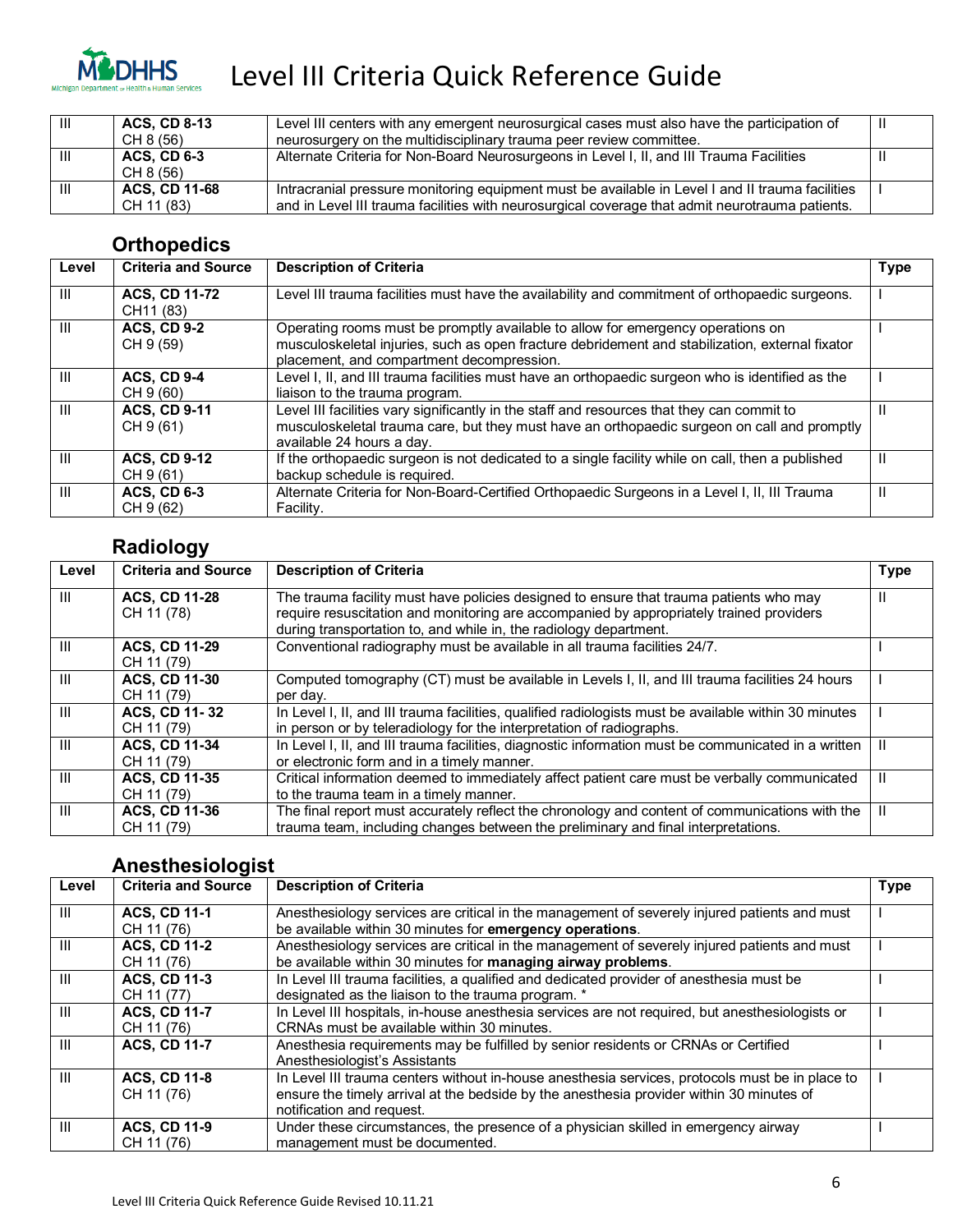

| - III | <b>ACS. CD 11-11</b> | In Level III trauma facilities, where CRNAs are licensed to practice independently may function<br>as the anesthesia liaison. |  |
|-------|----------------------|-------------------------------------------------------------------------------------------------------------------------------|--|
| Ш     | <b>ACS. CD 11-12</b> | In Level I, II, III trauma facilities participation in the trauma PI program by the anesthesia                                |  |
|       | CH 11 (77)           | liaison is essential.                                                                                                         |  |
| Ш     | <b>ACS, CD 11-13</b> | The anesthesiology liaison to the trauma program must attend at least 50 percent of the                                       |  |
|       | CH 11 (77)           | multidisciplinary peer review meetings, with documentation by the trauma PI program.                                          |  |

**\*NOTE- This CD is a different than the published ACS criteria. BETP and STAC have approved revised criteria (CD** 

**11-3) language to allow a provider of anesthesia (physician or CRNA) to be the liaison to the trauma program.**

#### **Operating Room and PACU**

| Level | <b>Criteria and Source</b>         | <b>Description of Criteria</b>                                                                                                                                                                                                                                       | <b>Type</b> |
|-------|------------------------------------|----------------------------------------------------------------------------------------------------------------------------------------------------------------------------------------------------------------------------------------------------------------------|-------------|
| Ш     | <b>ACS, CD 11-17</b><br>CH 11 (78) | In Level III trauma facilities, an operating room must be adequately staffed and available<br>within 30 minutes.                                                                                                                                                     |             |
| Ш     | <b>ACS, CD 11-18</b><br>CH 11 (78) | If an on-call team is used, the availability of operating room personnel and the timeliness of<br>starting operations must be continuously evaluated by the trauma PI process, and measures<br>must be implemented to ensure optimal care.                           | Ш           |
| Ш     | <b>ACS, CD 11-19</b><br>CH 11 (78) | All trauma facilities must have rapid fluid infusers, thermal control equipment for patients and<br>resuscitation fluids, intraoperative radiologic capabilities, equipment for fracture fixation, and<br>equipment for bronchoscopy and gastrointestinal endoscopy. |             |
| Ш     | <b>ACS, CD 11-20</b><br>CH 11 (78) | Level I, II, and III trauma facilities must have the necessary equipment to perform a<br>craniotomy. Only Level III trauma facilities that do not offer neurosurgery services are not<br>required to have craniotomy equipment.                                      |             |
| Ш     | <b>ACS, CD 11-24</b><br>CH 11 (78) | At Level I, II, and III trauma facilities, a PACU with qualified nurses must be available 24 hours<br>per day to provide care for the patient if needed during the recovery phase.                                                                                   |             |
| Ш     | <b>ACS, CD 11-25</b><br>CH 11 (78) | If this availability requirement is met with a team on call from outside the hospital, the<br>availability of the PACU nurses and compliance with this requirement must be documented by<br>the PI program.                                                          | Ш           |
| Ш     | <b>ACS, CD 11-26</b><br>CH 11 (78) | The PACU must have the necessary equipment to monitor and resuscitate patients, consistent<br>with the process of care designated by the institution.                                                                                                                |             |

#### **ICU and Internal Medicine**

| Level          | <b>Criteria and Source</b> | <b>Description of Criteria</b>                                                                       | <b>Type</b>  |
|----------------|----------------------------|------------------------------------------------------------------------------------------------------|--------------|
| $\mathbf{H}$   | ACS, CD 11-53              | In Level II, and III trauma facilities, a surgeon must serve as co-director or director of the ICU   | H.           |
|                | CH 11 (82)                 | and be actively involved in, and responsible for, setting policies and administrative decisions      |              |
|                |                            | related to trauma ICU patients.                                                                      |              |
| III            | ACS, CD 11-54              | In Level II and III facilities, the ICU director or co-director must be a surgeon who is currently   | Ш            |
|                | CH 11 (82)                 | board certified or eligible for certification by the current standard requirements.                  |              |
| $\mathbf{III}$ | <b>ACS, CD 11-56</b>       | In Level III trauma facilities, physician coverage of the ICU must be available within 30            |              |
|                | CH 11 (82)                 | minutes, with a formal plan in place for emergency coverage.                                         |              |
| $\mathbf{III}$ | ACS, CD 11-58              | In Level I, II, and III trauma facilities, the trauma surgeon must retain responsibility for the     |              |
|                | CH 11 (82)                 | patient and coordinate all therapeutic decisions.                                                    |              |
| III            | <b>ACS, CD 11-59</b>       | Many of the daily care requirements can be collaboratively managed by a dedicated ICU                |              |
|                | CH 11 (82)                 | team, but the trauma surgeon must be kept informed and concur with major therapeutic and             |              |
|                |                            | management decisions made by the ICU team.                                                           |              |
| $\mathbf{III}$ | <b>ACS, CD 11-61</b>       | There must be a designated ICU liaison to the trauma service.                                        | Ш            |
|                | CH 11 (82)                 |                                                                                                      |              |
| $\mathbf{III}$ | <b>ACS, CD 11-65</b>       | At Level I, II, and III trauma facilities, qualified critical care nurses must be available 24 hours |              |
|                | CH 11 (83)                 | per day to provide care for patients during the ICU phase.                                           |              |
| $\mathbf{III}$ | <b>ACS, CD 11-66</b>       | The patient to nurse ratio in the ICU must not exceed two to one.                                    | Ш            |
|                | CH 11 (83)                 |                                                                                                      |              |
| $\mathbf{III}$ | <b>ACS, CD 11-67</b>       | The ICU must have the necessary equipment to monitor and resuscitate patients.                       |              |
|                | CH 11 (83)                 |                                                                                                      |              |
| $\mathbf{III}$ | <b>ACS, CD 11-68</b>       | Intracranial pressure monitoring equipment must be available in Level III trauma centers with        |              |
|                | CH 11 (83)                 | neurosurgical coverage that admit neurotrauma patients.                                              |              |
| III            | <b>ACS, CD 11-74</b>       | In a Level III facility, internal medicine specialists must be available on the medical staff.       | $\mathbf{I}$ |
|                | CH 11 (84)                 |                                                                                                      |              |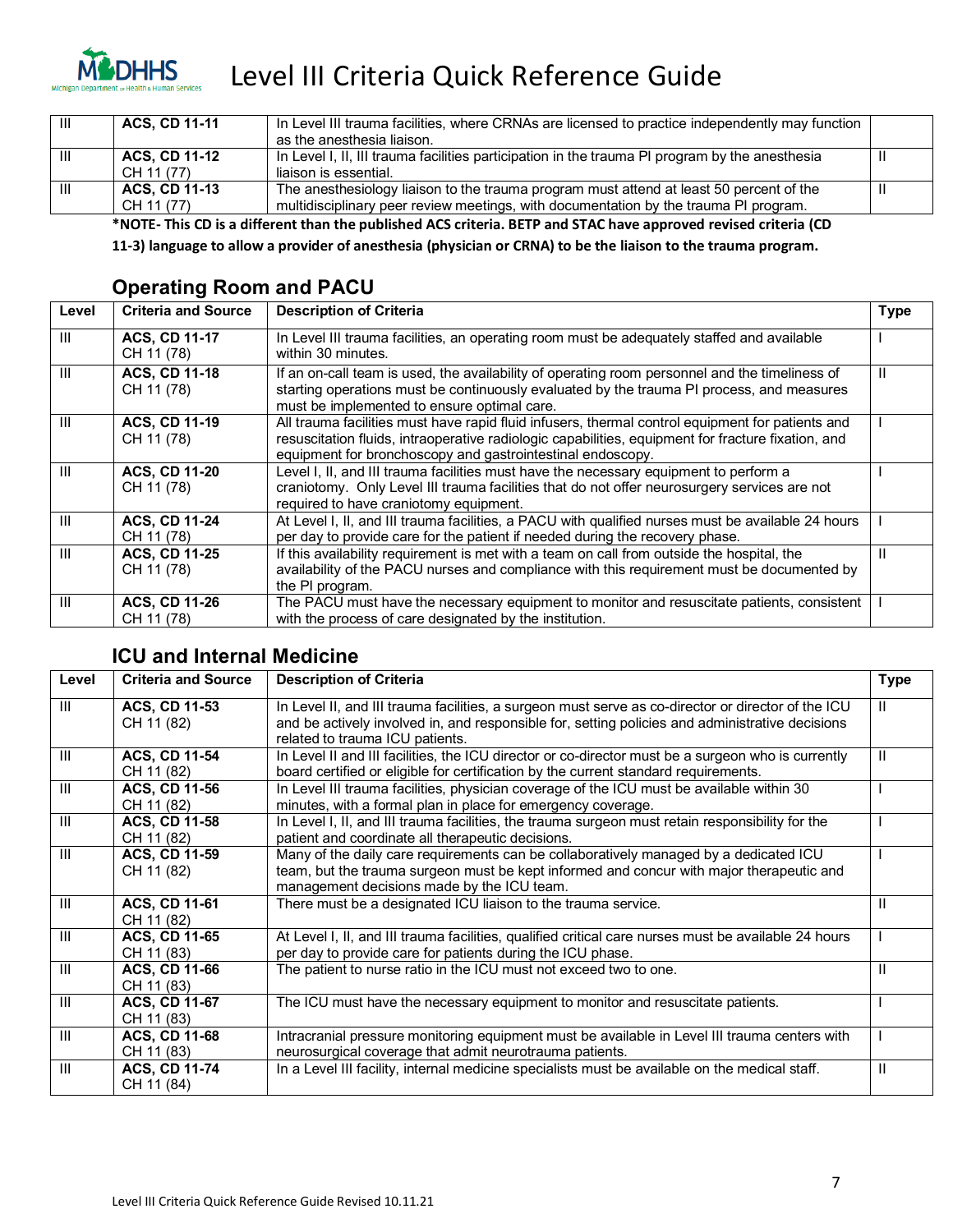

#### **Lab and Blood Bank**

| Level | <b>Criteria and Source</b>                                 | <b>Description of Criteria</b>                                                                                                                                               | Type |
|-------|------------------------------------------------------------|------------------------------------------------------------------------------------------------------------------------------------------------------------------------------|------|
| Ш     | <b>ACS. CD 11-80</b><br><b>ACS, CD 11-81</b><br>CH 11 (85) | 24-hour availability of a laboratory capable of:<br>· Standard analysis of blood, urine and other body fluids, including micro sampling<br>· Blood typing and cross matching |      |
| Ш     | <b>ACS. CD 11-84</b><br>CH 11 (85)                         | Trauma centers of all levels must have a massive transfusion protocol developed<br>collaboratively between the trauma service and the blood bank.                            |      |
| Ш     | <b>ACS, CD 11-83</b><br>CH 11 (85)                         | In Level III facilities, the blood bank must have an adequate supply of packed red blood cells<br>and fresh frozen plasma available within 15 minutes.                       |      |
| Ш     | <b>ACS, CD 11-85</b><br>CH 11 (85)                         | Coagulation studies, blood gas analysis, and microbiology studies must be available 24 hours<br>per day.                                                                     |      |

#### **Additional Required Services**

| Level          | <b>Criteria and Source</b> | <b>Description of Criteria</b>                                                                 | Гуре |
|----------------|----------------------------|------------------------------------------------------------------------------------------------|------|
| Ш              | <b>ACS, CD 11-76</b>       | In Level III facilities, there must be a respiratory therapist on call 24 hours per day.       |      |
|                | CH 11 (85)                 |                                                                                                |      |
| Ш              | <b>ACS, CD 11-78</b>       | Level III trauma centers that do not have dialysis capabilities must have a transfer agreement | Ш    |
|                | CH 11 (85)                 | in place.                                                                                      |      |
| $\mathsf{III}$ | <b>ACS, CD 12-3</b>        | Physical therapy must be provided in Level I, II, and III trauma facilities.                   |      |
|                | CH 11 (92)                 |                                                                                                |      |
| $\mathsf{III}$ | <b>ACS, CD 12-4</b>        | Social services must be provided in Level I, II, and III trauma facilities.                    | Ш    |
|                | CH 11 (92)                 |                                                                                                |      |

#### **Pediatrics**

| Level | <b>Criteria and Source</b>       | <b>Description of Criteria</b>                                                                                                                                                                                                                                                                                              | <b>Type</b> |
|-------|----------------------------------|-----------------------------------------------------------------------------------------------------------------------------------------------------------------------------------------------------------------------------------------------------------------------------------------------------------------------------|-------------|
| Ш     | <b>ACS, CD 2-23</b><br>CH 2 (21) | Any adult trauma facility that annually admits 100 or more injured children younger than 15<br>years must fulfill the following additional criteria demonstrating their capability to care for<br>injured children; trauma surgeons must be credentialed for pediatric trauma care by the<br>hospital's credentialing body. | H           |
| Ш     | <b>ACS. CD 2-24</b><br>CH 2 (21) | There must be a pediatric emergency department area, a pediatric intensive care area,<br>appropriate resuscitation equipment, and a pediatric-specific trauma PI program.                                                                                                                                                   |             |
| Ш     | <b>ACS, CD 2-25</b><br>CH 2 (21) | For adult trauma facilities annually admitting fewer than 100 injured children younger than 15<br>years, these resources are desirable. These hospitals, however, must review the care of their<br>injured children through their PI program.                                                                               | H           |

#### **Solid Organ Procurement**

| Level | <b>Criteria and Source</b>             | <b>Description of Criteria</b>                                                                                                                            | Type |
|-------|----------------------------------------|-----------------------------------------------------------------------------------------------------------------------------------------------------------|------|
| Ш     | <b>ACS. CD 21-1</b><br>CH 21 (155)     | The trauma facility must have an established relationship with a recognized OPO.                                                                          | Ш    |
| Ш     | <b>ACS, CD 21-2</b><br>CH 21 (155)     | A written policy must be in place for triggering notification of the regional OPO.                                                                        | Ш    |
| Ш     | <b>ACS, CD 21-3</b><br>CH 21 (155-156) | It is essential that each trauma center have written protocols defining the clinical criteria and<br>confirmatory tests for the diagnosis of brain death. | Ш    |
| Ш     | <b>ACS, CD 16-9</b><br>CH 16 (124)     | The trauma center must review its organ donation rate annually.                                                                                           |      |

#### **Disaster Plan**

| Level        | <b>Criteria and Source</b>         | <b>Description of Criteria</b>                                                                                                                                                  | <b>Type</b> |
|--------------|------------------------------------|---------------------------------------------------------------------------------------------------------------------------------------------------------------------------------|-------------|
| Ш            | <b>ACS, CD 20-4</b>                | All hospitals must have a hospital disaster plan described in the hospital's policy and                                                                                         |             |
|              | CH 20 (152)                        | procedure manual or equivalent.                                                                                                                                                 |             |
| $\mathbf{H}$ | <b>ACS, CD 2-22</b><br>CH 2 (20)   | The facility must participate in regional disaster management plans and exercises.                                                                                              |             |
| Ш            | <b>ACS, CD 20-1</b><br>CH 20 (149) | Trauma facilities must meet the disaster-related requirements of their accrediting body<br>(JCAHO, etc.)                                                                        |             |
| Ш            | <b>ACS, CD 20-2</b><br>CH 20 (149) | A surgeon from the trauma panel must be a member of the hospital's disaster committee.                                                                                          |             |
| Ш            | <b>ACS, CD 20-3</b><br>CH 20 (150) | Hospital drills that test the individual hospital's disaster plan must be conducted at least twice<br>a year, including actual plan activations that can substitute for drills. | Ш           |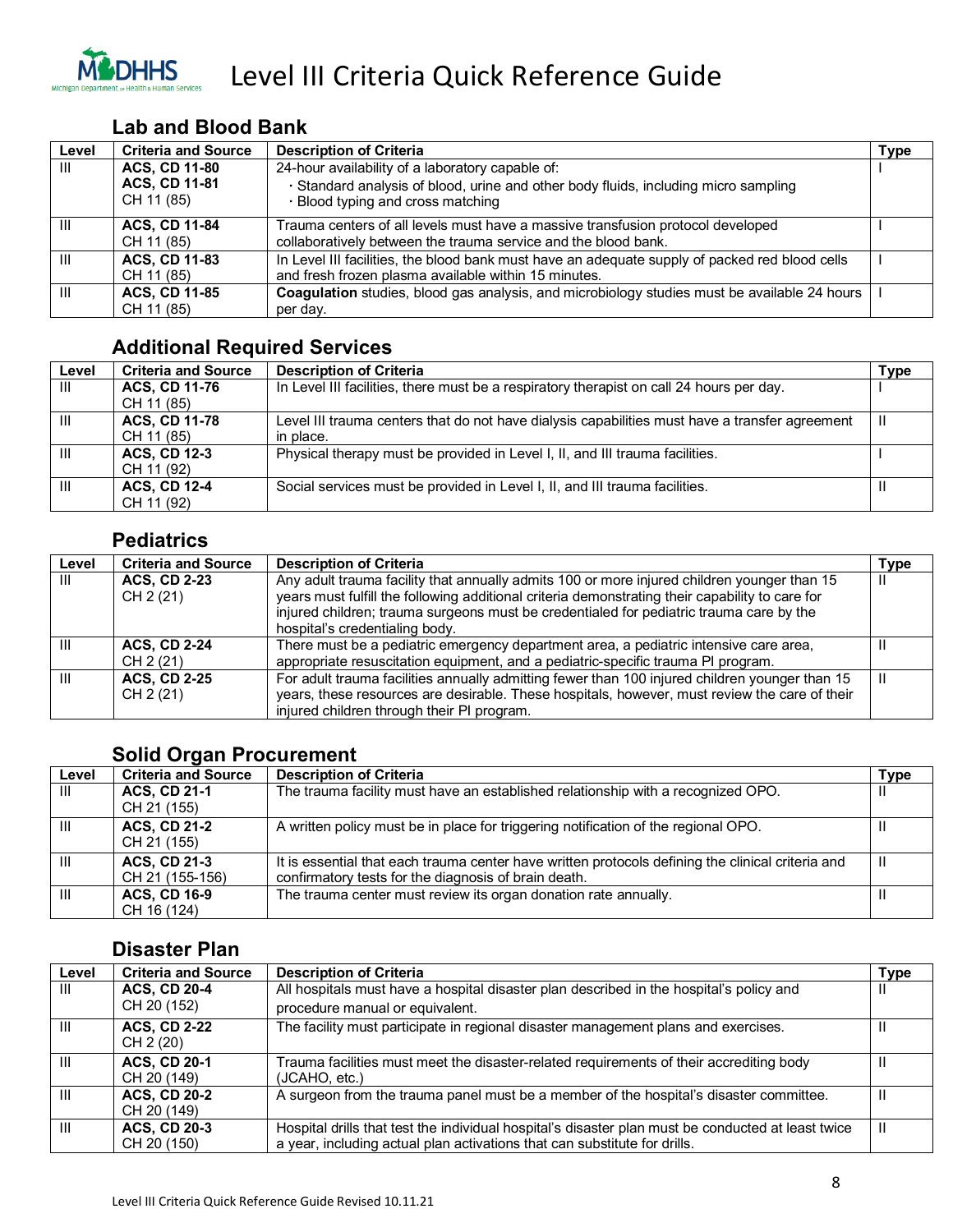

#### **Trauma Registry**

| Level                   | <b>Criteria and Source</b>                       | <b>Description of Criteria</b>                                                                                                                                                                                                                                                                                                                                                                                                                                                                                                                                                                                                                               | <b>Type</b>                |
|-------------------------|--------------------------------------------------|--------------------------------------------------------------------------------------------------------------------------------------------------------------------------------------------------------------------------------------------------------------------------------------------------------------------------------------------------------------------------------------------------------------------------------------------------------------------------------------------------------------------------------------------------------------------------------------------------------------------------------------------------------------|----------------------------|
| III                     | <b>MI, CD 1-1</b>                                | All healthcare facilities with an emergency center shall participate in data submission.                                                                                                                                                                                                                                                                                                                                                                                                                                                                                                                                                                     |                            |
| $\mathbf{III}$          | <b>MI, CD 1-2</b>                                | All data which meets inclusion criteria, as defined in the most current version of "National<br>Trauma Data Standard: Data Dictionary", is submitted electronically into the State Trauma<br>Registry (ImageTrend). Twelve (12) months of data must be submitted into the State Trauma<br>Registry prior to applying for designation as a Michigan trauma facility for the first time.<br>The healthcare facility may determine the twelve (12) month time frame but it must start no<br>earlier than fifteen (15) months from the date of application for ACS verified facilities or<br>scheduled site review for facilities seeking in-state verification. |                            |
| $\mathsf{III}$          | <b>MI, CD 1-3</b>                                | To maintain designation as a Michigan Trauma facility, data is to be submitted electronically<br>into the State Trauma Registry quarterly. Dates for submission to be determined by the State<br>of Michigan.                                                                                                                                                                                                                                                                                                                                                                                                                                                |                            |
| Ш                       | <b>MI, CD 1-4</b>                                | Each healthcare facility is required to designate a person responsible for trauma registry<br>activities. This person should have minimal training necessary to maintain the registry. This<br>need not be a dedicated position.                                                                                                                                                                                                                                                                                                                                                                                                                             | I                          |
| $\mathbf{III}$          | <b>ACS, CD 15-1</b><br>CH 13 (98)<br>CH 15 (107) | The foundation for evaluation of a trauma system is the establishment and maintenance of a<br>trauma registry. Trauma registry data must be collected and analyzed by every trauma facility.                                                                                                                                                                                                                                                                                                                                                                                                                                                                 | $\mathbf{H}$               |
| $\mathbf{III}$          | <b>ACS, CD 15-3</b><br>CH 16 (116)               | The trauma PI program must be supported by a registry and a reliable method of concurrent<br>data collection that consistently obtains information necessary to identify opportunities for<br>improvement.                                                                                                                                                                                                                                                                                                                                                                                                                                                   | $\mathbf{H}$               |
| $\overline{\mathbb{I}}$ | <b>ACS, CD 15-3</b><br>CH 15 (108)               | The trauma registry is essential to the performance improvement (PI) program and must be<br>used to support the PI process.                                                                                                                                                                                                                                                                                                                                                                                                                                                                                                                                  | $\overline{\mathbb{I}}$    |
| $\mathbf{III}$          | <b>ACS, CD 15-4</b><br>CH 15 (109)               | Furthermore, these findings must be used to identify injury prevention priorities that are<br>appropriate for local implementation                                                                                                                                                                                                                                                                                                                                                                                                                                                                                                                           | $\,$ II                    |
| $\overline{\mathbb{H}}$ | <b>ACS, CD 15-5</b><br>CH 15 (109)               | All trauma facilities must use a risk stratified benchmarking system to measure performance<br>and outcomes. (When available by State of Michigan)                                                                                                                                                                                                                                                                                                                                                                                                                                                                                                           | $\mathbf{II}$              |
| $\mathop{\rm III}$      | <b>ACS, CD 15-6</b><br>CH 15 (110)               | Trauma registries should be concurrent. At a minimum, 80 percent of cases must be entered<br>within 60 days of discharge.                                                                                                                                                                                                                                                                                                                                                                                                                                                                                                                                    | $\,$ II                    |
| $\mathbf{III}$          | <b>ACS, CD 15-7</b><br>CH 15 (110-11)            | Registrar must attend or have previously attended two courses within 12 months of being<br>hired: (1) the American Trauma Society's Trauma Registrar Course or equivalent provided by<br>a state trauma program; (2) the Association of the Advancement of Medicine's Injury Scaling<br>Course.                                                                                                                                                                                                                                                                                                                                                              | $\overline{\mathbb{I}}$    |
| Ш                       | <b>ACS, CD 15-8</b><br>CH 15 (111)               | The trauma program must ensure that appropriate measures are in place to meet the<br>confidentiality requirements of the data.                                                                                                                                                                                                                                                                                                                                                                                                                                                                                                                               | $\mathbf{H}$               |
| $\mathsf{III}$          | <b>ACS, CD 15-9</b><br>CH 15 (112)               | One full-time equivalent employee dedicated to the registry must be available to process the<br>data capturing the NTDS data set for each 500-750 admitted patients annually.                                                                                                                                                                                                                                                                                                                                                                                                                                                                                | $\mathbf{H}$               |
| $\mathbf{III}$          | <b>ACS, CD 15-10</b><br>CH 15 (112)              | Strategies for monitoring data validity are essential.                                                                                                                                                                                                                                                                                                                                                                                                                                                                                                                                                                                                       | $\ensuremath{\mathsf{II}}$ |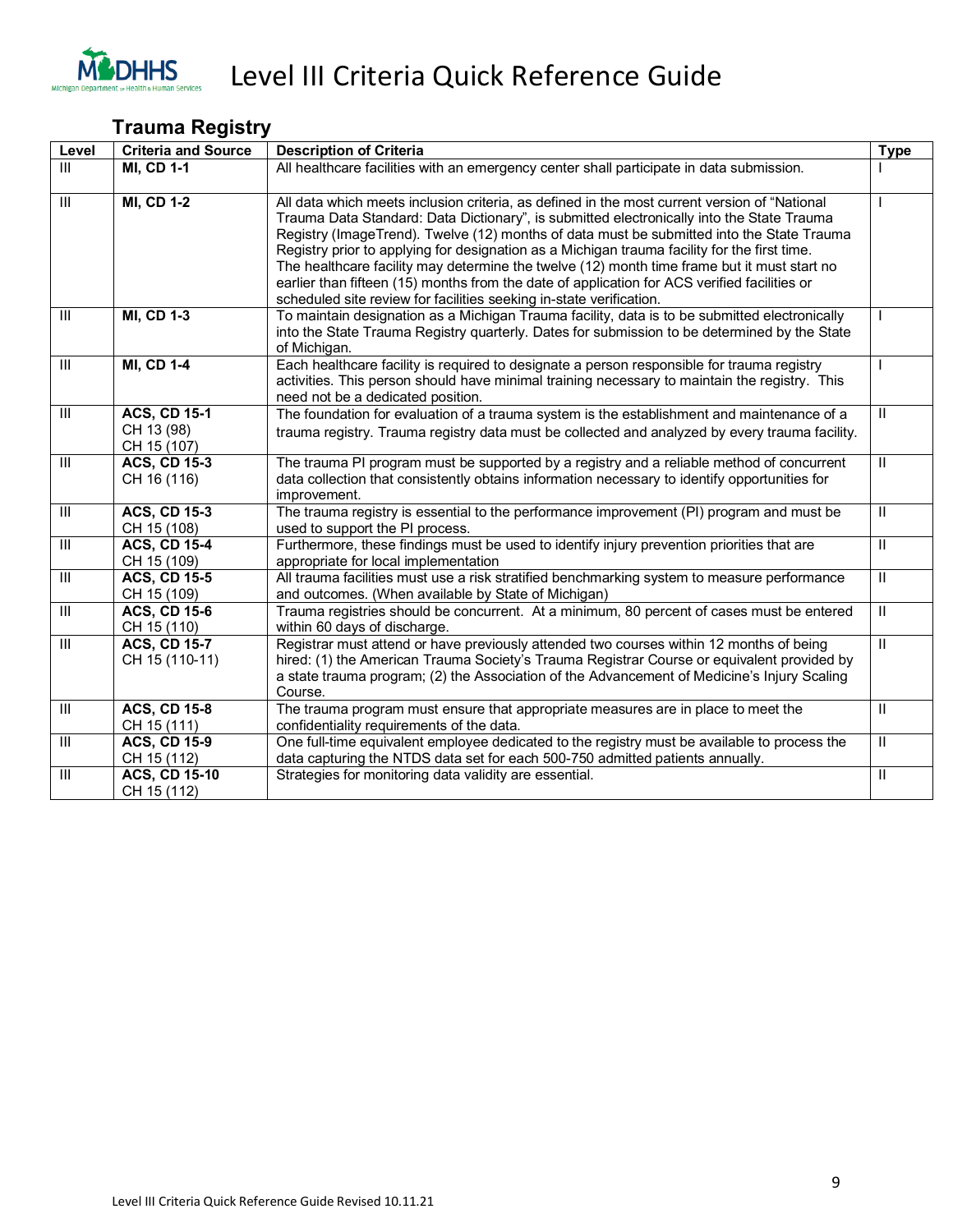

|                | <b>Performance Improvement</b>                    |                                                                                                                                                                                                                                                                                                                                                                                                                                                                                                                                                                                                                                                                                                                                                                                                                                                                                                                                                                                                                                                                                                                                                                                                                                                                                                                                                                                                                                                                                  |              |  |
|----------------|---------------------------------------------------|----------------------------------------------------------------------------------------------------------------------------------------------------------------------------------------------------------------------------------------------------------------------------------------------------------------------------------------------------------------------------------------------------------------------------------------------------------------------------------------------------------------------------------------------------------------------------------------------------------------------------------------------------------------------------------------------------------------------------------------------------------------------------------------------------------------------------------------------------------------------------------------------------------------------------------------------------------------------------------------------------------------------------------------------------------------------------------------------------------------------------------------------------------------------------------------------------------------------------------------------------------------------------------------------------------------------------------------------------------------------------------------------------------------------------------------------------------------------------------|--------------|--|
| Level          | <b>Criteria and Source</b>                        | <b>Description of Criteria</b>                                                                                                                                                                                                                                                                                                                                                                                                                                                                                                                                                                                                                                                                                                                                                                                                                                                                                                                                                                                                                                                                                                                                                                                                                                                                                                                                                                                                                                                   | <b>Type</b>  |  |
| $\mathsf{III}$ | <b>MI, CD 2-1</b>                                 | Demonstrate participation in the regional trauma network performance improvement as<br>described in the Regional Trauma Networks work plans. Minimally, this includes<br>demonstrating that the healthcare facility is participating in regional data collection, analysis<br>and sharing. A brief description of planned or ongoing participation in the Regional Trauma<br>Network performance improvement initiatives must be submitted with the designation<br>application.                                                                                                                                                                                                                                                                                                                                                                                                                                                                                                                                                                                                                                                                                                                                                                                                                                                                                                                                                                                                  |              |  |
| Ш              | <b>MI, CD 2-3</b>                                 | Have a written performance improvement plan, which addresses the following:<br>1. Have a process of event identification and levels of review which result in the development<br>of corrective action plans, and methods of monitoring, re-evaluation, risk stratified<br>benchmarking must be present and this process must be reviewed and updated annually.<br>2. Problem resolution, outcome improvements and assurance of safety (loop closure) must be<br>readily identifiable through methods of monitoring, re-evaluation, benchmarking and<br>documentation.<br>3. All criteria for trauma team activation have been determined by the trauma program and<br>evaluated on an ongoing basis in the PI process.<br>4. The PI program identifies and reviews documents, findings, and corrective action on the<br>following five (5) audit filters:<br>• Any system and process issue<br>• Trauma deaths in house or in emergency department<br>• Any clinical care issues, including identifying and treatment of immediate life<br>threatening injuries<br>• Any issues regarding transfer decision<br>• Trauma team activation times to trauma activation<br>In addition, have a policy in place to review issues that revolve predominately around (1)<br>system and process issues such as documentation and communication, (2) clinical care<br>including identification and treatment of immediate life threatening injuries (ATLS); and (3)<br>transfer decisions. |              |  |
| Ш              | <b>ACS, CD 16-1</b><br>CH 16 (114)                | Trauma centers must have a PIPS program that includes a comprehensive written plan<br>outlining the configuration and identifying both adequate personnel to implement that plan and<br>an operational data management system                                                                                                                                                                                                                                                                                                                                                                                                                                                                                                                                                                                                                                                                                                                                                                                                                                                                                                                                                                                                                                                                                                                                                                                                                                                    | Ш            |  |
| Ш              | <b>ACS, CD 16-2</b><br>CH 16 (115)                | Problem resolution, outcome improvements, and assurance of safety ("loop closure") must be<br>readily identifiable through methods of monitoring, reevaluation, benchmarking, and<br>documentation.                                                                                                                                                                                                                                                                                                                                                                                                                                                                                                                                                                                                                                                                                                                                                                                                                                                                                                                                                                                                                                                                                                                                                                                                                                                                              | $\rm H$      |  |
| Ш              | <b>ACS, CD 16-3</b><br>CH 16 (115)                | The trauma PIPS program must integrate with hospital quality and patients safety effort and<br>have a clearly defined reporting structure and method for provision feedback.                                                                                                                                                                                                                                                                                                                                                                                                                                                                                                                                                                                                                                                                                                                                                                                                                                                                                                                                                                                                                                                                                                                                                                                                                                                                                                     | $\mathbf{H}$ |  |
| Ш              | <b>ACS, CD 15-1</b><br>CH 16 (114)                | The PI program must be supported by a reliable method of data collection that consistently<br>obtains the information necessary to identify opportunities for improvement.                                                                                                                                                                                                                                                                                                                                                                                                                                                                                                                                                                                                                                                                                                                                                                                                                                                                                                                                                                                                                                                                                                                                                                                                                                                                                                       | $\mathbf{H}$ |  |
| Ш              | <b>ACS, CD 2-17</b><br>CH 2 (21)<br>CH 16 (115)   | The processes of event identification and levels of review must result in the development of<br>corrective action plans, and methods of monitoring, reevaluation, and benchmarking must be<br>present.                                                                                                                                                                                                                                                                                                                                                                                                                                                                                                                                                                                                                                                                                                                                                                                                                                                                                                                                                                                                                                                                                                                                                                                                                                                                           | Ш            |  |
| Ш              | <b>ACS, CD 16-10</b><br>CH 13 (98)<br>CH 16 (128) | Sufficient mechanisms must be available to identify events for review by the trauma PI<br>program. Issues that must be reviewed will revolve predominately around (1) system and<br>process issues such as documentation and communication; (2) clinical care, including<br>identification and treatment of immediate life-threatening injuries (ATLS); and (3) transfer<br>decisions.                                                                                                                                                                                                                                                                                                                                                                                                                                                                                                                                                                                                                                                                                                                                                                                                                                                                                                                                                                                                                                                                                           | Ш            |  |
| Ш              | <b>ACS CD 2-18</b><br>CH 16 (115)                 | Peer review must occur at regular intervals to ensure that the volume of cases is reviewed in a<br>timely fashion.                                                                                                                                                                                                                                                                                                                                                                                                                                                                                                                                                                                                                                                                                                                                                                                                                                                                                                                                                                                                                                                                                                                                                                                                                                                                                                                                                               | $\mathbf{H}$ |  |
| Ш              | <b>ACS CD 5-1</b><br>CH 16 (115)                  | Because the trauma PIPS program crosses many specialty lines, it must be empowered to<br>address events that involve multiple disciplines and be endorsed by the hospital governing<br>body as part of its commitment to optimal care of injured patients.                                                                                                                                                                                                                                                                                                                                                                                                                                                                                                                                                                                                                                                                                                                                                                                                                                                                                                                                                                                                                                                                                                                                                                                                                       | $\mathbf{I}$ |  |
| Ш              | <b>ACS CD 5-1</b><br>CH 16 (115)                  | There must be adequate administrative support to ensure evaluation of all aspects of trauma<br>care.                                                                                                                                                                                                                                                                                                                                                                                                                                                                                                                                                                                                                                                                                                                                                                                                                                                                                                                                                                                                                                                                                                                                                                                                                                                                                                                                                                             |              |  |
| Ш              | <b>ACS, CD 5-1</b><br>CH 16 (115)                 | The trauma medical director and the trauma program manager must have the authority and be<br>empowered by the hospital governing body to lead the program.                                                                                                                                                                                                                                                                                                                                                                                                                                                                                                                                                                                                                                                                                                                                                                                                                                                                                                                                                                                                                                                                                                                                                                                                                                                                                                                       | $\mathbf{I}$ |  |
| Ш              | <b>ACS CD 5-11</b><br>CH 16 (115)                 | The trauma medical director must have sufficient authority to set the qualifications for the<br>trauma service members, including individuals in specialties that are routinely involved with<br>the care of the trauma patient.                                                                                                                                                                                                                                                                                                                                                                                                                                                                                                                                                                                                                                                                                                                                                                                                                                                                                                                                                                                                                                                                                                                                                                                                                                                 | $\rm H$      |  |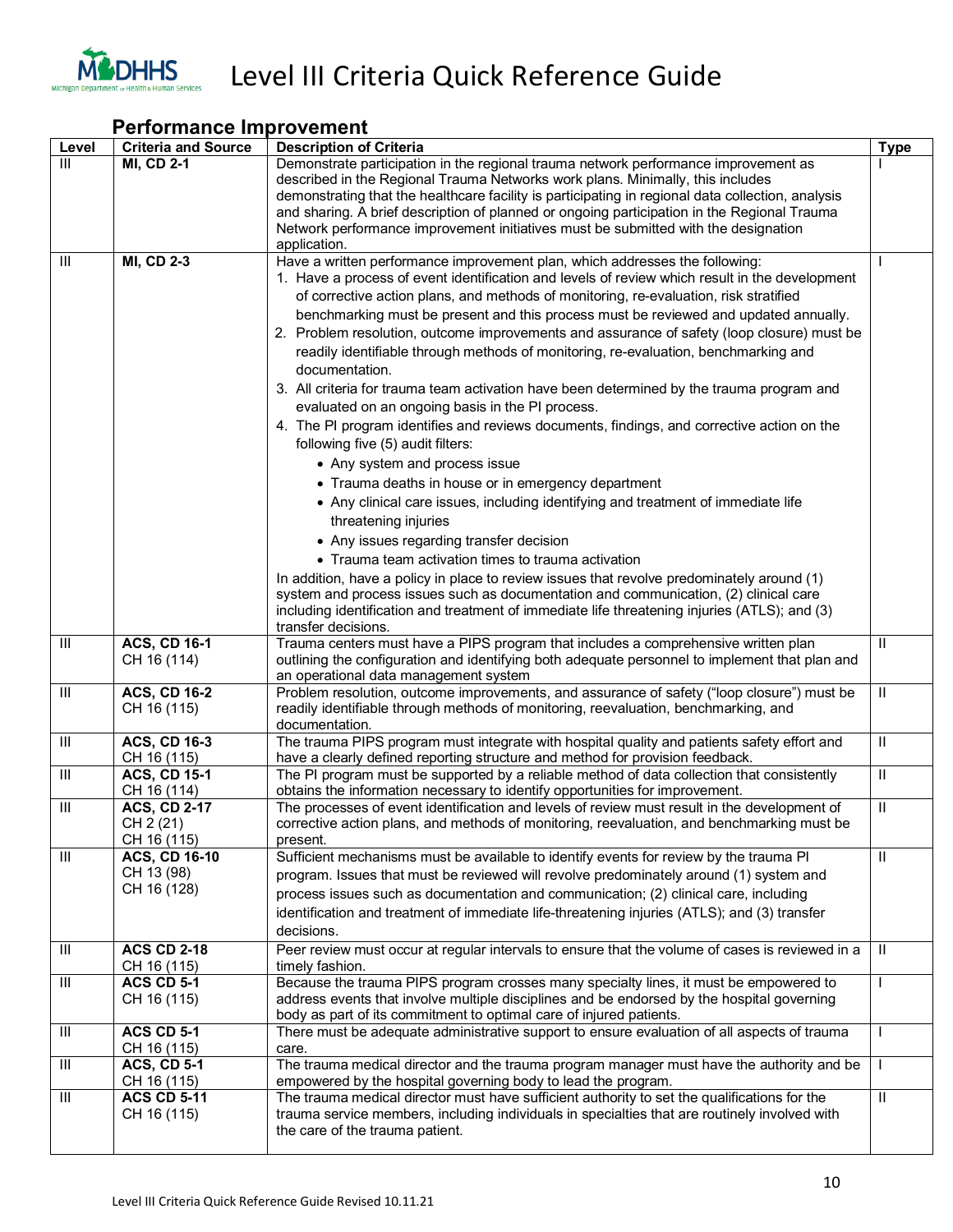

| $\overline{\mathbb{I}}$            | <b>ACS CD 5-11</b>                                    | Moreover, the trauma medical director must have authority to recommend changes                                                                                                                                                                                                                                                                                                                                                                                                                                                                                                                                                                                                                                                                                                                                                                                                                                                                                                               | $\mathbf{H}$            |
|------------------------------------|-------------------------------------------------------|----------------------------------------------------------------------------------------------------------------------------------------------------------------------------------------------------------------------------------------------------------------------------------------------------------------------------------------------------------------------------------------------------------------------------------------------------------------------------------------------------------------------------------------------------------------------------------------------------------------------------------------------------------------------------------------------------------------------------------------------------------------------------------------------------------------------------------------------------------------------------------------------------------------------------------------------------------------------------------------------|-------------------------|
|                                    | CH 16 (115)                                           | for the trauma panel based on performance review.                                                                                                                                                                                                                                                                                                                                                                                                                                                                                                                                                                                                                                                                                                                                                                                                                                                                                                                                            |                         |
| $\ensuremath{\mathsf{III}}\xspace$ | <b>ACS, CD 5-25</b><br>CH 5 (43)                      | The peer review committee must be chaired by the TMD.                                                                                                                                                                                                                                                                                                                                                                                                                                                                                                                                                                                                                                                                                                                                                                                                                                                                                                                                        | Ш                       |
| $\overline{\mathbb{H}}$            | ACS CD 6-8, 7-11,9-<br>16, 11-13, 11-62               | Level III trauma center representation from general surgery (CD 6-8), and liaisons to the<br>trauma program from emergency medicine (CD 7-11), orthopedics (CD 9-16), anesthesiology                                                                                                                                                                                                                                                                                                                                                                                                                                                                                                                                                                                                                                                                                                                                                                                                         | $\overline{\mathbb{I}}$ |
|                                    | CH 16 (115)                                           | (CD 11-13), and critical care (CD 11-62) must be identified and participate actively in the<br>trauma PIPS program with at least 50 percent attendance at multidisciplinary trauma peer<br>review committee meetings.                                                                                                                                                                                                                                                                                                                                                                                                                                                                                                                                                                                                                                                                                                                                                                        |                         |
| $\ensuremath{\mathsf{III}}\xspace$ | <b>ACS CD 8-13</b><br>CH 16 (115-116)                 | Level III centers with any emergent neurosurgical cases must have also have the participation<br>of neurosurgery on the multidisciplinary trauma peer review committee                                                                                                                                                                                                                                                                                                                                                                                                                                                                                                                                                                                                                                                                                                                                                                                                                       | $\mathbf{H}$            |
| $\ensuremath{\mathsf{III}}\xspace$ | <b>ACS CD 15-1</b><br>CH 16 (116)                     | The trauma center must demonstrate that all trauma patients can be identified for review                                                                                                                                                                                                                                                                                                                                                                                                                                                                                                                                                                                                                                                                                                                                                                                                                                                                                                     | Ш                       |
| $\overline{\mathbb{I}}$            | <b>ACS CD 15-3</b><br>CH 16 (116)                     | The trauma PIPS program must be supported by a registry and a reliable method of<br>concurrent data collection that consistently obtains information necessary to identify<br>opportunities for improvement                                                                                                                                                                                                                                                                                                                                                                                                                                                                                                                                                                                                                                                                                                                                                                                  | $\mathbf{I}$            |
| $\overline{\mathbb{I}}$            | <b>ACS, CD 16-4</b><br>CH 16 (118)                    | Trauma programs should seek to reduce unnecessary variation in the care they provide. To<br>achieve this goal, a trauma program must use clinical practice guidelines, protocols, and<br>algorithms derived from evidenced-based validated resources                                                                                                                                                                                                                                                                                                                                                                                                                                                                                                                                                                                                                                                                                                                                         | $\mathbf{I}$            |
| Ш                                  | <b>ACS, CD 16-5</b><br>CH 16 (118)                    | All process and outcome measures must be documented within the trauma PI program's<br>written plan and reviewed and updated at least annually.                                                                                                                                                                                                                                                                                                                                                                                                                                                                                                                                                                                                                                                                                                                                                                                                                                               | Ш                       |
| $\ensuremath{\mathsf{III}}\xspace$ | <b>ACS, CD 16-6</b><br>CH 16 (119)                    | Mortality Review: All trauma related mortalities must be systematically reviewed and those<br>mortalities with opportunities for improvement identified for peer review.<br>Total trauma-related mortality rates. Outcome measures for total, pediatric (younger<br>1.<br>than 15 years), and geriatric (older than 64 years) trauma encounters should be<br>categorized as follows:<br>a. DOA (pronounced dead on arrival with no additional resuscitation efforts initiated<br>in the emergency department)<br>b. DIED (died in the emergency department despite resuscitation efforts).<br>In-Hospital (including the operating room)<br>C.<br>Mortality rates by Injury Severity Scale (ISS) subgroups using Table 1. (Optimal Care<br>2.<br>of Injured Patients)                                                                                                                                                                                                                        | $\mathbf{I}$            |
| $\ensuremath{\mathsf{III}}\xspace$ | <b>ACS, CD 2-8</b><br><b>ACS, CD 2-9</b><br>CH 2 (19) | For Level III trauma centers, it is expected that the surgeon will be in the emergency<br>department on patient arrival, with adequate notification from the field. The maximum<br>acceptable response time is 30 minutes for the highest level of activation, tracked from patient<br>arrival. The PIPS program must demonstrate that the surgeon's presence is in compliance at<br>least 80 percent of the time. Compliance with this requirement and applicable criteria must be<br>monitored by the hospital's PIPS program                                                                                                                                                                                                                                                                                                                                                                                                                                                              |                         |
| $\ensuremath{\mathsf{III}}\xspace$ | <b>ACS, CD 5-13</b><br>CH 5 (38)                      | Trauma team activation criteria. Criteria for all levels of TTA must be defined and reviewed<br>annually. Minimal acceptable criteria for the highest level of activation include the following<br>(additional institutional criteria may also be included):<br>1. Confirmed systolic blood pressure less than 90 mmHG at any time in adults and age-<br>specific hypotension in children.<br>2. Gunshot wounds to the neck, chest, or abdomen.<br>3. Glasgow Coma Scale Score less than 8, with mechanism attributed to trauma.<br>4. Transfer patients receiving blood to maintain vital signs.<br>5. Intubated patients transferred from the scene or patients with respiratory compromise or<br>obstruction, including intubated patients who are transferred from another facility with<br>ongoing respiratory compromise (does not include patients who are intubated at another<br>facility and are now stable from a respiratory standpoint)<br>6. Emergency physician's discretion. | Ш                       |
| Ш                                  | ACS CD 5-14, 5-15<br>CH 16 (120)                      | All TTAs must be categorized by the level of response and quantified by number and<br>percentage, as shown in Table 3. In Level III and IV trauma centers the team must be fully<br>assembled within 30 minutes.                                                                                                                                                                                                                                                                                                                                                                                                                                                                                                                                                                                                                                                                                                                                                                             | Ш                       |
| Ш                                  | <b>ACS CD 5-16</b><br>CH 16 (120)                     | Trauma surgeon response time to other levels of TTA, and for backup call response, should<br>be determined and monitored. Variances should be documented and reviewed for reason for<br>delay, opportunities for improvement, and corrective actions.                                                                                                                                                                                                                                                                                                                                                                                                                                                                                                                                                                                                                                                                                                                                        | Ш                       |
| Ш                                  | <b>ACS CD 5-16</b><br>CH 16 (120)                     | Response parameters for consultants addressing time-critical injuries (for example, epidural<br>hematoma, open fractures, and hemodynamically unstable pelvic fractures) must be<br>determined and monitored. Variances should be documented and reviewed for reason for<br>delay, opportunities for improvement, and corrective actions.                                                                                                                                                                                                                                                                                                                                                                                                                                                                                                                                                                                                                                                    | Ш                       |
| Ш                                  | <b>ACS, CD 16-7</b><br>CH 16 (121)                    | Rates of undertriage and overtriage must be monitored and reviewed quarterly.                                                                                                                                                                                                                                                                                                                                                                                                                                                                                                                                                                                                                                                                                                                                                                                                                                                                                                                | Ш                       |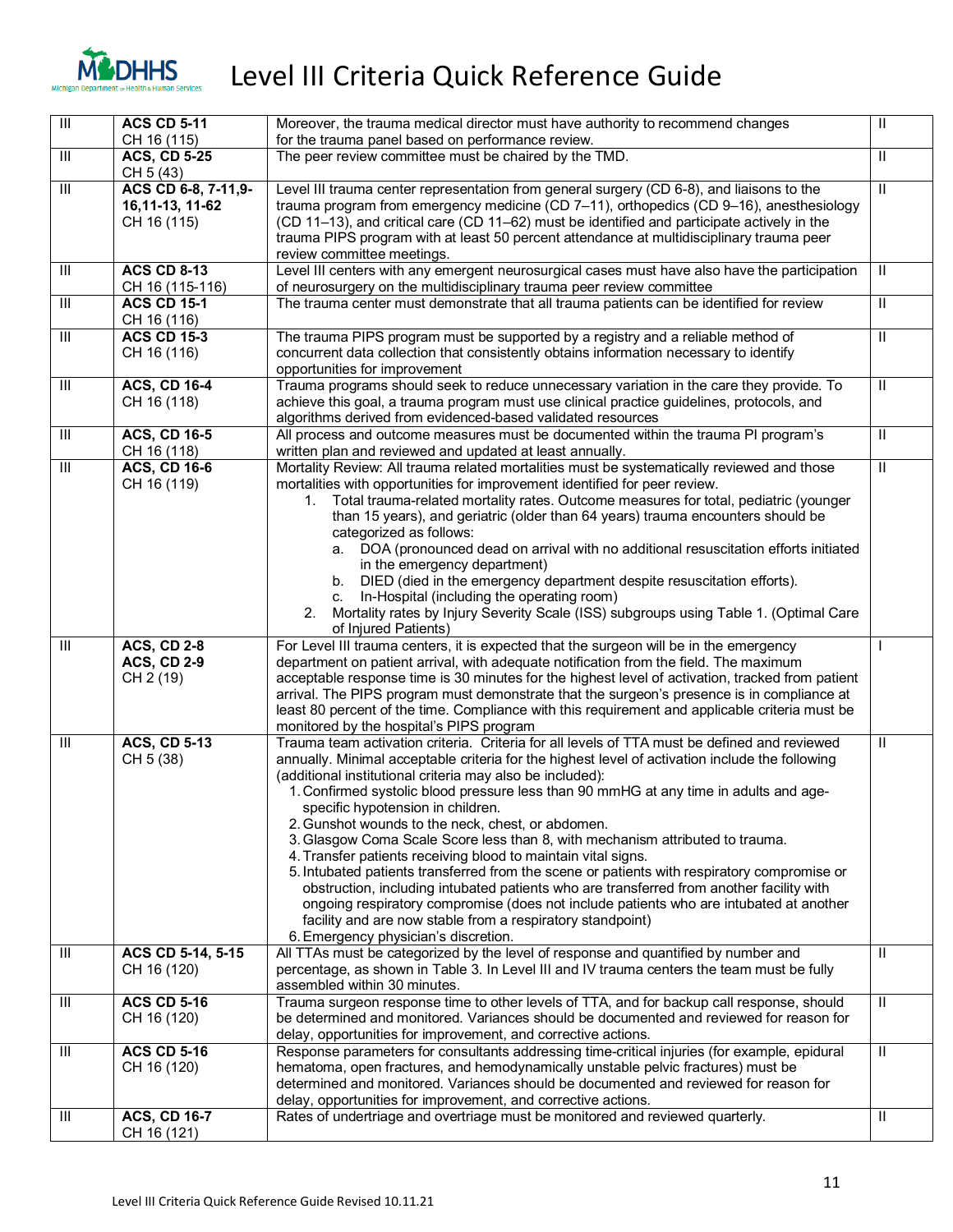

| $\overline{\mathbb{H}}$ | <b>ACS, CD 5-18</b>                                                                                                                                                         | Trauma programs that admit more than 10% of injured patients to non-surgical services must                                                                                                                                                                                                                                                                                                                                                                                                                                                                                                                                                    | $\mathbf{H}$            |
|-------------------------|-----------------------------------------------------------------------------------------------------------------------------------------------------------------------------|-----------------------------------------------------------------------------------------------------------------------------------------------------------------------------------------------------------------------------------------------------------------------------------------------------------------------------------------------------------------------------------------------------------------------------------------------------------------------------------------------------------------------------------------------------------------------------------------------------------------------------------------------|-------------------------|
|                         | CH 5 (40-41)<br>CH 16 (121)                                                                                                                                                 | review all non-surgical admissions through the trauma PI process.                                                                                                                                                                                                                                                                                                                                                                                                                                                                                                                                                                             |                         |
| Ш                       | <b>ACS, CD 2-19</b><br>CH 2 (21)                                                                                                                                            | A PI program must have audit filters to review and improve pediatric and adult patient care                                                                                                                                                                                                                                                                                                                                                                                                                                                                                                                                                   | Ш                       |
| III                     | ACS, CD 9-14, 3-4,<br>$4 - 3$<br>CH 16 (122)<br>ALL IN ONE<br><b>STATEMENT</b>                                                                                              | Acute transfers out. All trauma patients who are diverted or transferred during the acute<br>phase of hospitalization to another trauma center, acute care hospital, or specialty hospital (for<br>example, burn center, re-implantation center, pediatric trauma center) or patients requiring<br>cardiopulmonary bypass or when specialty personnel are unavailable must be subjected to<br>individual case review to determine the rationale for transfer, appropriateness of care, and<br>opportunities for improvement. Follow up from the center to which the patient was transferred<br>should be obtained as part of the case review. | $\mathbf{H}$            |
| Ш                       | <b>ACS, CD 3-6</b><br>CH 3 (25)                                                                                                                                             | The trauma facility must not be on bypass (diversion) more than 5 percent of the time.                                                                                                                                                                                                                                                                                                                                                                                                                                                                                                                                                        | $\mathbf{H}$            |
| $\overline{\mathbb{H}}$ | <b>ACS, CD 8-9</b><br>CH 16 (123)                                                                                                                                           | Must monitor appropriate neurosurgical care at Level III trauma facilities.                                                                                                                                                                                                                                                                                                                                                                                                                                                                                                                                                                   | $\mathbf{H}$            |
| Ш                       | ACS. CD 11-4, 11-7,<br>11-16, 11-18<br>CH 16 (123)<br>ALL IN ONE<br><b>STATEMENT</b>                                                                                        | Availability of the anesthesia service:<br>In-house anesthesia service (emergency department, intensive care unit, floor, and<br>post-anesthesia care unit) must be available for the care of trauma patients<br>Operating room delays involving trauma patients because of lack of anesthesia<br>support services must be identified and reviewed to determine the reason for delay,<br>adverse outcomes, and opportunities for improvement.                                                                                                                                                                                                 | $\mathbf{H}$            |
| Ш                       | ACS, CD 11-16,<br>$11 - 18$<br>CH 16 (123)                                                                                                                                  | Delay in operating room availability must be routinely monitored. Any case that is associated<br>with a significant delay or adverse outcome must be reviewed for reasons for delay and<br>opportunities for improvement.                                                                                                                                                                                                                                                                                                                                                                                                                     | Ш                       |
| Ш                       | ACS, CD 11-16,<br>11-18,11-25<br>CH 16 (123)<br>ALL IN ONE<br><b>STATEMENT</b>                                                                                              | Response times of operating room and post-anesthesia care unit personnel when responding<br>from outside the trauma center must be routinely monitored.                                                                                                                                                                                                                                                                                                                                                                                                                                                                                       | $\mathbf{H}$            |
| Ш                       | <b>ACS, CD 11-37</b><br>CH 11 (79)                                                                                                                                          | Changes in interpretation between preliminary and final radiology reports, as well as missed<br>injuries, must be monitored through the PI program.                                                                                                                                                                                                                                                                                                                                                                                                                                                                                           | $\mathbf{H}$            |
| Ш                       | ACS, CD 11-29,<br>11-30, 11-34, 11-35,<br>$11 - 36$<br>CH 16 (123)<br>ALL IN ONE<br><b>STATEMENT</b>                                                                        | Response times of computed tomography technologist (30 minutes)/magnetic resonance<br>imaging (60 minutes) technologist/Interventional radiology team (30 minutes) when<br>responding from outside the trauma facility must be monitored.                                                                                                                                                                                                                                                                                                                                                                                                     | I                       |
| Ш                       | <b>ACS, CD 16-8</b><br>CH 16 (124)                                                                                                                                          | Transfers to a higher level of care within the institution. These transfers must be routinely<br>monitored, and cases identified must be reviewed to determine the rationale or transfer,<br>adverse outcomes, and opportunities for improvement.                                                                                                                                                                                                                                                                                                                                                                                             | Ш                       |
| Ш                       | <b>ACS, CD 16-9</b><br>CH 16 (124)                                                                                                                                          | Solid organ donation rate must be monitored.                                                                                                                                                                                                                                                                                                                                                                                                                                                                                                                                                                                                  | Ш                       |
| Ш                       | <b>ACS CD 15-6</b><br>CH 16 (124)                                                                                                                                           | The percentage of completed registry records within 2 months of discharge should be<br>determined (the threshold is 80 percent).                                                                                                                                                                                                                                                                                                                                                                                                                                                                                                              | Ш                       |
| $\overline{\mathbb{H}}$ | <b>ACS, CD 5-25</b><br><b>ACS, CD 6-8</b><br><b>ACS, CD 8-13</b><br><b>ACS, CD 9-16</b><br><b>ACS, CD 7-11</b><br><b>ACS, CD 11-62</b><br><b>ACS, CD 11-13</b><br>CH 6 (46) | In Level I, II, III trauma facilities, there must be a multidisciplinary trauma peer review<br>committee chaired by the trauma medical director, and representatives from general surgery,<br>and liaisons from orthopedic surgery, emergency medicine, ICU, and anesthesia must be<br>identified and participate actively in the trauma PI program with at least 50 percent attendance<br>at multidisciplinary trauma peer review committee.                                                                                                                                                                                                 | $\overline{\mathbb{I}}$ |
| Ш                       | <b>ACS, CD 2-18</b><br>CH 2 (21)<br>CH 16 (115)                                                                                                                             | Multidisciplinary trauma peer review committee must meet regularly, with required attendance<br>of medical staff active in trauma resuscitation, to review systemic and care provider issues, as<br>well as propose improvements to the care of the injured.                                                                                                                                                                                                                                                                                                                                                                                  | Ш                       |
| Ш                       | <b>ACS, CD 16-10</b><br>CH 16 (128)                                                                                                                                         | Sufficient mechanisms must be available to identify events for review by the trauma PI<br>program.                                                                                                                                                                                                                                                                                                                                                                                                                                                                                                                                            | $\mathbf{H}$            |
| Ш                       | <b>ACS, CD 16-11</b><br>CH 16 (128)                                                                                                                                         | Once an event is identified, the trauma PI program must be able to verify and validate that<br>event.                                                                                                                                                                                                                                                                                                                                                                                                                                                                                                                                         | $\mathbf{H}$            |
| Ш                       | <b>ACS, CD 16-12</b><br>CH 16 (130)                                                                                                                                         | There must be a process to address trauma program operational events.                                                                                                                                                                                                                                                                                                                                                                                                                                                                                                                                                                         | $\mathbf{H}$            |
| Ш                       | <b>ACS, CD 16-13</b><br>CH 16 (130)                                                                                                                                         | Documentation (minutes) reflects the review of operational events, and when appropriate, the<br>analysis and proposed corrective actions.                                                                                                                                                                                                                                                                                                                                                                                                                                                                                                     | $\mathbf{H}$            |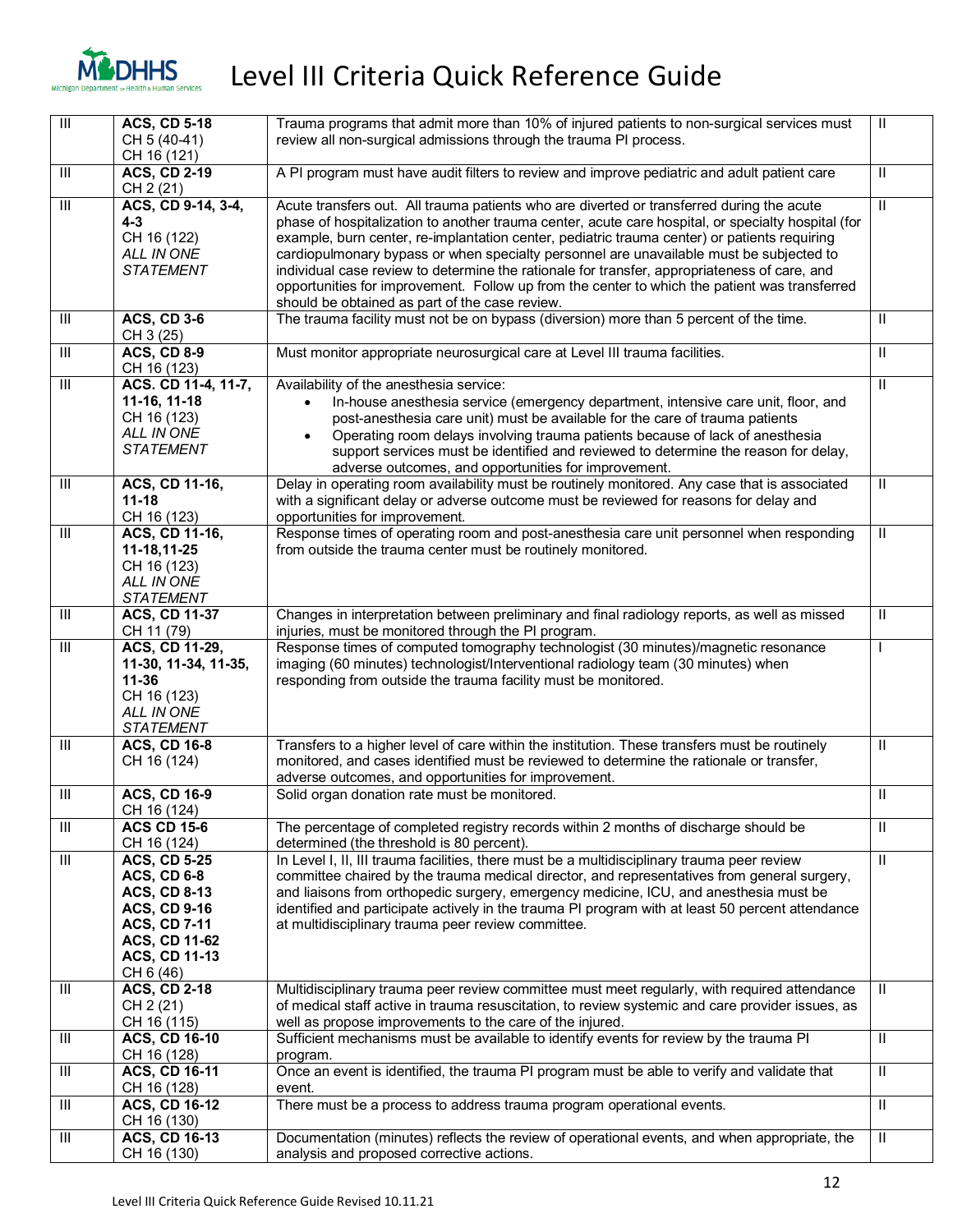

|                                    | <b>ACS, CD 16-14</b>                | Mortality data, adverse events, and problem trends, and selected cases involving multiple                                                                  | $\rm H$                     |
|------------------------------------|-------------------------------------|------------------------------------------------------------------------------------------------------------------------------------------------------------|-----------------------------|
| $\overline{\mathbb{H}}$            | CH 16 (130)                         | specialties must undergo multidisciplinary trauma peer review.                                                                                             |                             |
| $\overline{\mathbb{H}}$            | ACS CD 5-10, 6-8,                   | This effort may be accomplished in a variety of formats but must involve the participation and                                                             | $\mathbf{H}$                |
|                                    | 7-11, 9-16, 11-13,                  | leadership of the trauma medical director (CD 5-10); the group of general surgeons on the call                                                             |                             |
|                                    | 11-62                               | panel and the liaisons from emergency medicine, orthopedics, neurosurgery, anesthesia,                                                                     |                             |
|                                    | CH 16 (130)                         |                                                                                                                                                            |                             |
| $\mathbf{III}$                     | <b>ACS, CD 16-15</b>                | critical care, and radiology<br>Each member of the committee must attend at least 50 percent of all multidisciplinary trauma                               | $\mathbf{H}$                |
|                                    |                                     |                                                                                                                                                            |                             |
| $\ensuremath{\mathsf{III}}\xspace$ | CH 16 (130)<br><b>ACS, CD 16-16</b> | peer review committee meetings.<br>When the general surgeons cannot attend the multidisciplinary trauma peer review meeting,                               | Ш                           |
|                                    | CH 16 (115)                         | the trauma medical director must ensure that they receive and acknowledge the receipt of                                                                   |                             |
|                                    |                                     | critical information generated at the multidisciplinary peer review meeting to close the loop.                                                             |                             |
| $\ensuremath{\mathsf{III}}\xspace$ | <b>ACS, CD 16-17</b>                | The multidisciplinary trauma peer review committee must systematically review mortalities,                                                                 | Ш                           |
|                                    | CH 16 (131)                         | significant complications, and process variances associated with unanticipated outcomes, and                                                               |                             |
|                                    |                                     | determined opportunities for improvement.                                                                                                                  |                             |
| $\ensuremath{\mathsf{III}}\xspace$ | <b>ACS, CD 16-18</b>                | When an opportunity for improvement is identified, appropriate corrective actions to mitigate or                                                           | $\rm H$                     |
|                                    | CH 16 (131)                         | prevent similar future adverse events must be developed, implemented, and clearly                                                                          |                             |
|                                    |                                     | documented by the trauma PI program.                                                                                                                       |                             |
| $\ensuremath{\mathsf{III}}\xspace$ | <b>ACS, CD 16-19</b>                | An effective performance improvement program demonstrates through clear documentation                                                                      | Ш                           |
|                                    | CH 16 (132)                         | that identified opportunities for improvement lead to specific interventions that result in an                                                             |                             |
|                                    |                                     | alteration in conditions such that similar adverse events are less likely to occur.                                                                        |                             |
|                                    |                                     |                                                                                                                                                            |                             |
| Ш                                  | <b>ACS, CD 7-3</b>                  | Occasionally, in a Level III trauma facility, it is necessary for the physician to leave the                                                               | Ш                           |
|                                    | CH 7 (49)                           | emergency department for short periods to address in-house emergencies. Such cases and                                                                     |                             |
|                                    |                                     | their frequency must be reviewed by the performance improvement (PI) program to ensure                                                                     |                             |
|                                    |                                     | that this practice does not adversely affect the care of patients in the emergency department.                                                             |                             |
| $\ensuremath{\mathsf{III}}\xspace$ | <b>ACS, CD 7-10</b>                 | Emergency physicians must participate actively in the overall trauma PI program and the                                                                    | $\mathbf{H}$                |
|                                    | CH 7 (51)                           | multidisciplinary trauma peer review committee.                                                                                                            |                             |
| $\ensuremath{\mathsf{III}}\xspace$ | <b>ACS, CD 5-16</b>                 | The emergency physician may initially evaluate the limited-tier trauma patient, but the center                                                             | Ш                           |
|                                    | CH 5 (40)                           | must have a clearly defined response expectation for the trauma surgical evaluation of those                                                               |                             |
|                                    |                                     | patients requiring admissions.                                                                                                                             |                             |
| Level                              | <b>Criteria and Source</b>          | <b>Orthopedic Specific Performance Improvement</b>                                                                                                         | <b>Type</b>                 |
| Ш                                  | <b>ACS, CD 9-13</b>                 | The PI process must review the appropriateness of the decision to transfer or retain major                                                                 | Ш                           |
|                                    | CH 9 (61)                           | orthopaedic trauma cases.                                                                                                                                  |                             |
|                                    |                                     |                                                                                                                                                            |                             |
|                                    |                                     |                                                                                                                                                            |                             |
| Ш                                  | <b>ACS, CD 9-15</b>                 | The orthopaedic service must participate actively with the overall trauma PI program and                                                                   | $\mathbf{H}$                |
|                                    | CH 9 (62)                           | multidisciplinary trauma peer review committee.                                                                                                            |                             |
| $\mathbf{III}$                     | <b>ACS, CD 9-16</b><br>CH 9 (62)    | The orthopaedic liaison to the trauma PI program must attend a minimum of 50 percent of the                                                                | Ш                           |
| Level                              |                                     | multidisciplinary trauma peer review committee meetings.                                                                                                   |                             |
| $\mathbf{III}$                     | <b>Criteria and Source</b>          | Anesthesia Specific Performance Improvement                                                                                                                | <b>Type</b><br>Ш            |
|                                    | <b>ACS, CD 11-6</b><br>CH 11 (76)   | The availability of anesthesia services and delays in airway control or operations must be                                                                 |                             |
| Level                              | <b>Criteria and Source</b>          | documented by the hospital performance improvement process.<br>Post Anesthesia Care Unit Specific Performance Improvement                                  |                             |
| Ш                                  |                                     |                                                                                                                                                            | <b>Type</b><br>$\mathbf{H}$ |
|                                    | <b>ACS, CD 11-27</b><br>CH 11 (78)  | The PI program, at a minimum, must address the need for pulse oximetry, end-tidal carbon                                                                   |                             |
|                                    |                                     | dioxide detection, arterial pressure monitoring, pulmonary artery catheterization, patient<br>rewarming, and intracranial pressure monitoring in the PACU. |                             |
| Level                              | <b>Criteria and Source</b>          | <b>Radiology Specific Performance Improvement</b>                                                                                                          | <b>Type</b>                 |
| Ш                                  | <b>ACS, CD 11-47</b>                | In Level III facilities, if the CT technologist takes call from outside the hospital, the PI program                                                       | Ш                           |
|                                    | CH 11 (80)                          | must document the technologist's time of arrival at the hospital.                                                                                          |                             |
|                                    |                                     |                                                                                                                                                            |                             |
| $\mathsf{III}$                     | <b>ACS, CD 11-32</b>                | Rate of change in interpretation or radiologic studies should be categorized by RADPEER or                                                                 |                             |
|                                    | <b>ACS, CD 11-37</b>                | similar criteria (describe process/scoring metric used). The rate of change in interpretation of                                                           |                             |
|                                    | CH 16 (123)                         | radiologic studies must be routinely monitored and reviewed with the radiology department.                                                                 |                             |
|                                    |                                     | Identified cases should be reviewed to determine the reason for misinterpretation, adverse                                                                 |                             |
|                                    |                                     | outcomes, and opportunities for improvement.                                                                                                               |                             |
| Level                              | <b>Criteria and Source</b>          | Intensive Care Unit Specific Performance Improvement                                                                                                       | <b>Type</b>                 |
| $\mathsf{III}$                     | ACS, CD 11-57                       | In Level III trauma facilities, the PI program must review all ICU admissions and transfers of                                                             | Ш                           |
|                                    | CH 11 (82)                          | ICU patients to ensure that appropriate patients are being selected to remain at the Level III                                                             |                             |
|                                    |                                     | facility vs. being transferred to a higher level of care.                                                                                                  |                             |
| Ш                                  | <b>ACS, CD 11-60</b>                | For all levels of trauma facilities, the PI program must document that timely and appropriate                                                              | $\mathbf{H}$                |
|                                    | CH 11 (82)                          | ICU care and coverage are being provided.                                                                                                                  |                             |
| Ш                                  | <b>ACS, CD 11-60</b>                | In all Level I, II and III trauma facilities, the timely response of credentialed providers to the                                                         | $\mathbf{H}$                |
|                                    | CH 11 (82)                          | ICU must be continuously monitored as part of the PI program.                                                                                              |                             |
| $\ensuremath{\mathsf{III}}\xspace$ | ACS, CD 11-69                       | Trauma patients must not be admitted or transferred by a primary care physician without the                                                                | $\overline{\mathbb{I}}$     |
|                                    | CH 11 (83)                          | knowledge and consent of the trauma service, and the PIPS program should monitor<br>adherence to this guideline.                                           |                             |